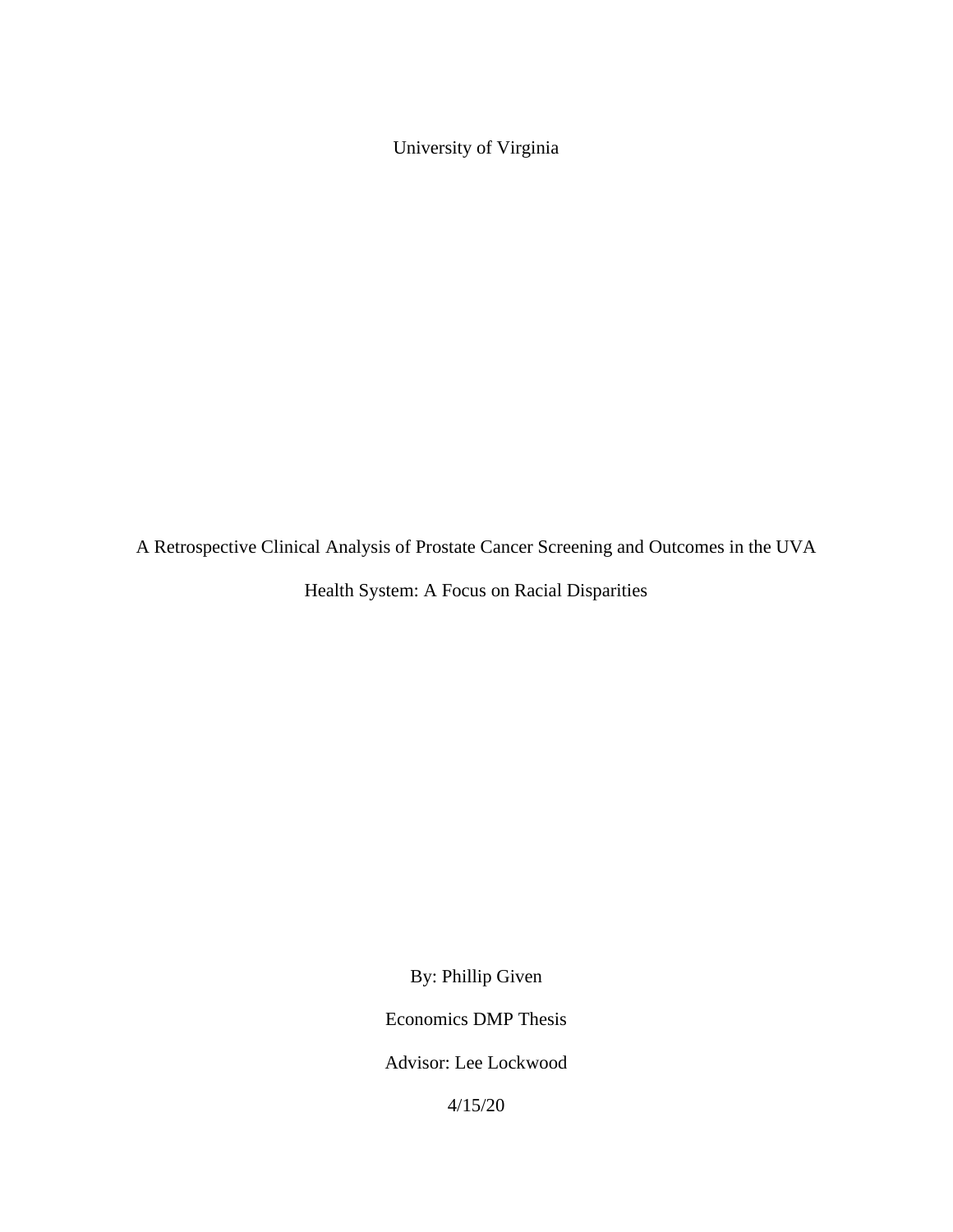#### **ABSTRACT**

Though racial disparities across all stages of prostate cancer management have been well established, uncertainty remains about the specific causes of these disparities and how to best address them. Significant controversy also exists regarding the efficacy of prostate cancer screening in general. This paper attempts to investigate these questions via logistic regression models using retrospective clinical data from the UVA Health System. I find that black men are significantly more likely to receive a biopsy at a given age and PSA result (O.R. = 1.90;  $p <$ 0.001), as well have being more likely to have prostate cancer at a given age/PSA result (O.R. = 2.39; p < 0.001), especially high-grade cancer. I also find that although black men have significantly higher odds of mortality overall, having prostate cancer does not appear to affect the odds of all-cause mortality in black men any more than white men, suggesting that large, general racial health disparities present a significant obstacle to achieving equal prostate cancer outcomes. Additionally, I explore regression discontinuity design as a possible quasiexperimental technique to measure screening efficacy without the need for a large-scale randomized controlled trial.

**Acknowledgements:** I would like to thank all of the terrific economics professors I have had the pleasure of knowing and learning from while at UVA. I especially thank Lee Lockwood for serving as my thesis advisor, as well as Amalia Miller for kindling my interest in the economics of healthcare and providing support in formulating this thesis. I also thank all of the physicians, scribes, nurses, and staff at Urology of Virginia for teaching me so much about urology, thus helping to inspire this thesis. I thank Tanya Wanchek, Ken Scully, Jason Lyman, Steve Patterson, and Ron Grider for help accessing UVA health system data. Most importantly, I would like to thank my parents for providing me with so much support and encouragement throughout this semester and my entire academic life; I could not have done any of this without you.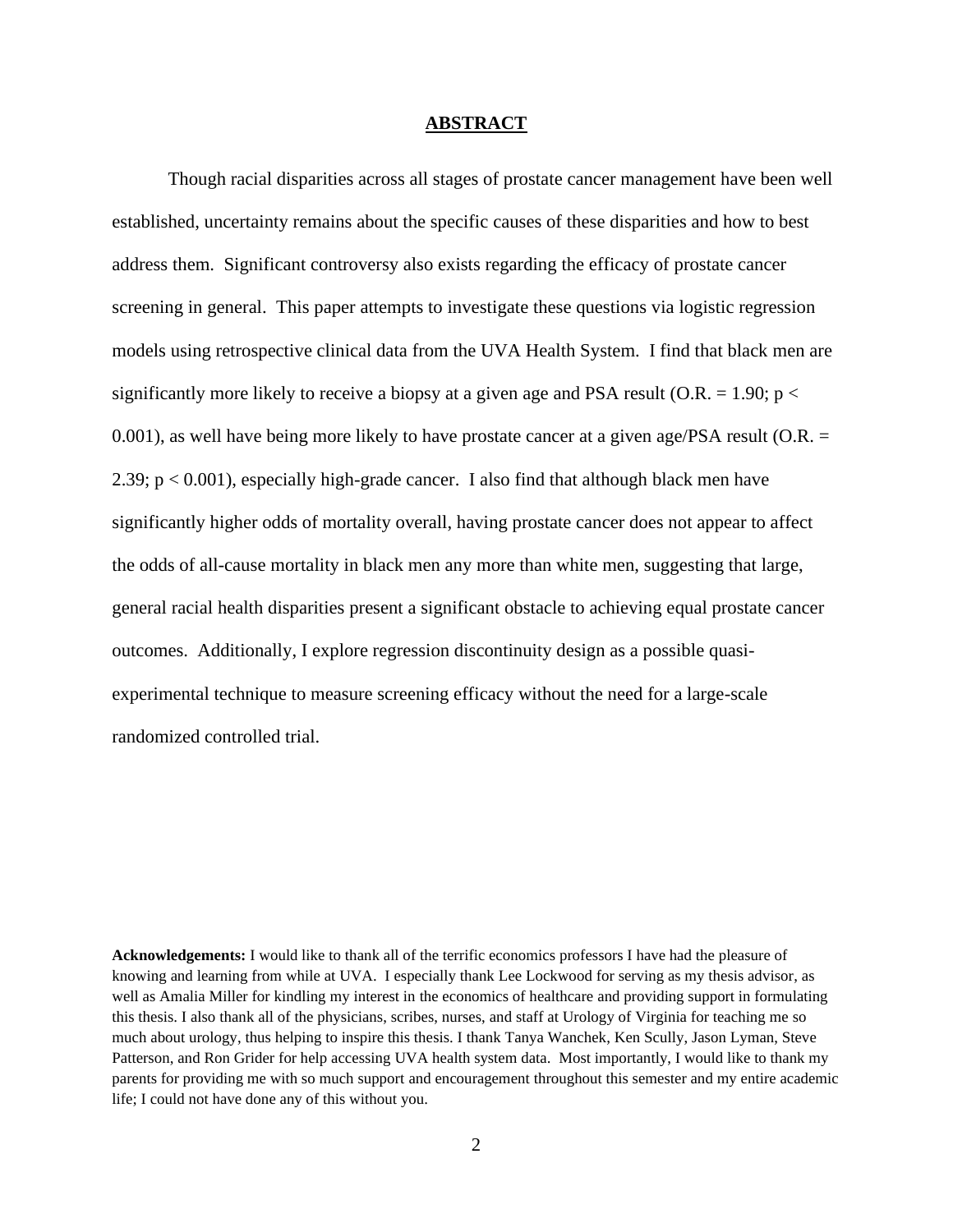## **1. Introduction**

Significant uncertainty exists about the efficacy of prostate cancer screening as well as the causes of racial disparities in prostate cancer outcomes. This paper attempts to investigate these questions using retrospective clinical data gathered from the University of Virginia Health System's Clinical Data Repository.

Since the widespread adoption of PSA screening to detect prostate cancer in the 1990s, there has been controversy about the risks and benefits of screening, who should be screened, and how much to weigh PSA results when making diagnostic and treatment decisions. I attempt to use a quasi-experimental regression discontinuity design to infer the causal effects of prostate cancer screening at a commonly used threshold for "Elevated PSA". However, contrary to previous research, I find no discontinuity in the probability a patient receives a biopsy at the threshold; instead, I see a continuous rise in the probability of biopsy as PSA increases, so I am unable to use this technique to make causal inferences on the effects of receiving a prostate biopsy on cancer detection and mortality.

Prostate cancer has long had a disproportionate impact on black men relative to white men. Black men are about 1.7 times more likely to develop prostate cancer than white men, and around 2.4 times more likely to die from it (Siegal et al. 2016). The causes for these disparities are thought to be complex and multifactorial, and include healthcare access and affordability, socioeconomic status, diet and comorbidities, and genetic/epigenetic factors. This paper investigates the effects of race on prostate cancer detection and mortality outcomes for patients in the UVA Health System using logistic regression models.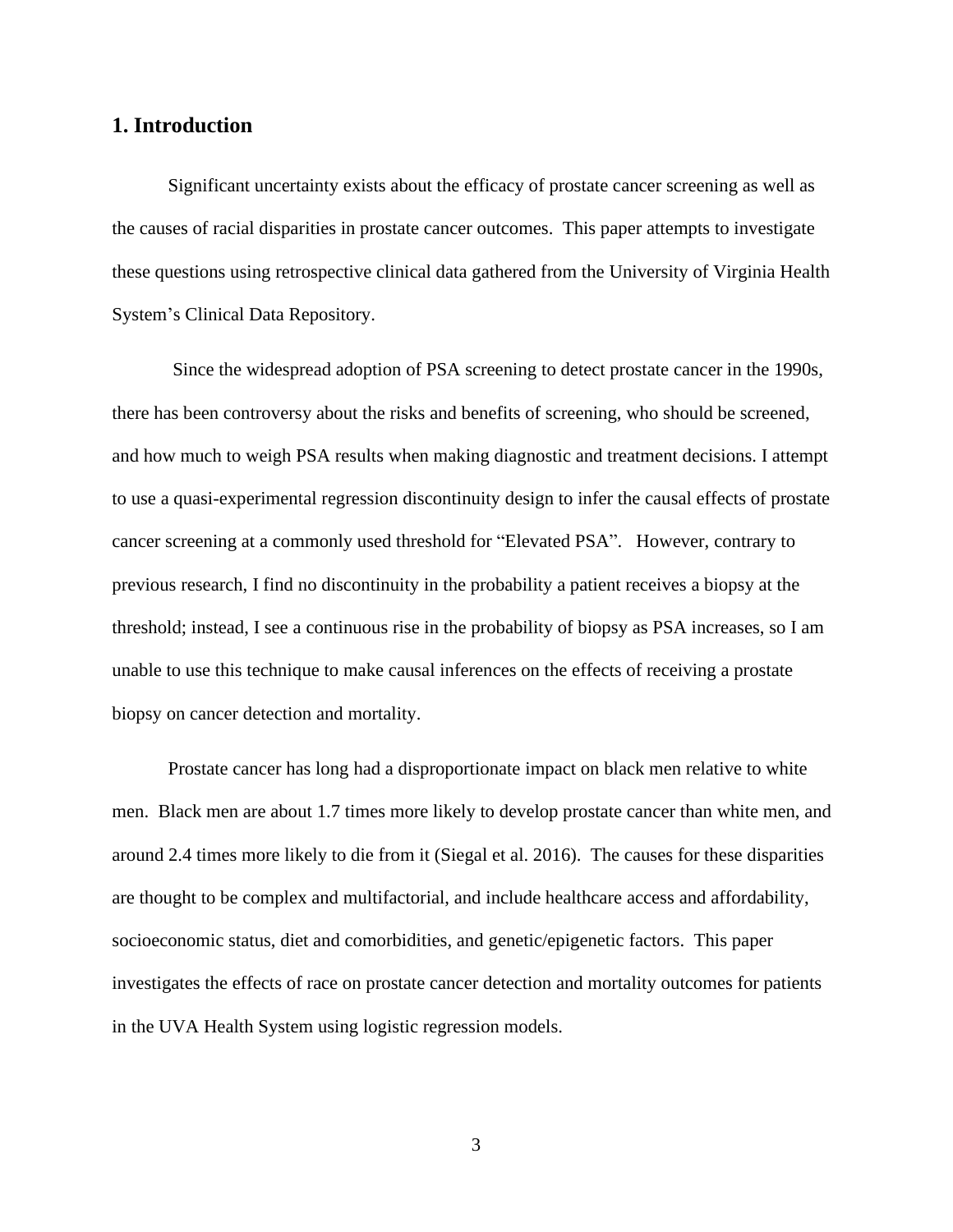I find that black men are significantly more likely to receive a prostate biopsy and are also more likely to have a prostate cancer diagnosis, especially high-grade cancer, controlling for age and PSA result. Looking at all-cause mortality outcomes as of 2017, I find that black men have significantly higher mortality odds than white men, and that the effect of being black on mortality is even greater than the effect of having prostate cancer ( $p < 0.01$ ). However, the results point to a prostate cancer diagnosis having a smaller effect on the mortality odds for black men than white men, suggesting that much of the disparity in prostate cancer mortality rate comes from general disparities between races in health and healthcare, and not factors specific to prostate cancer itself and the treatment thereof.

This paper contributes to the existing literature on the subject by exploring regression discontinuity as a plausible design for studying the efficacy of prostate cancer screening in recent retrospective clinical data, as opposed to relying solely on large-scale randomized controlled trials. Though I conclude that this technique is unlikely to be effective using modern clinical datasets of this size, it may be viable with a much larger group of patients. Additionally, I contribute to previous work on racial disparities in prostate cancer through the use of a multiple logistic regression model to try to isolate the effect of race on cancer detection and mortality, as opposed to simply reporting differences in population averages.

### **2. Background**

## **2.1 Prostate Cancer and PSA**

Prostate cancer continues to be a major cause of death for men; it is the second most common cancer for men, as well as the second most common cause of cancer death in men, behind only lung cancer (U.S. Cancer Statistics Working Group, 2019). Over the past few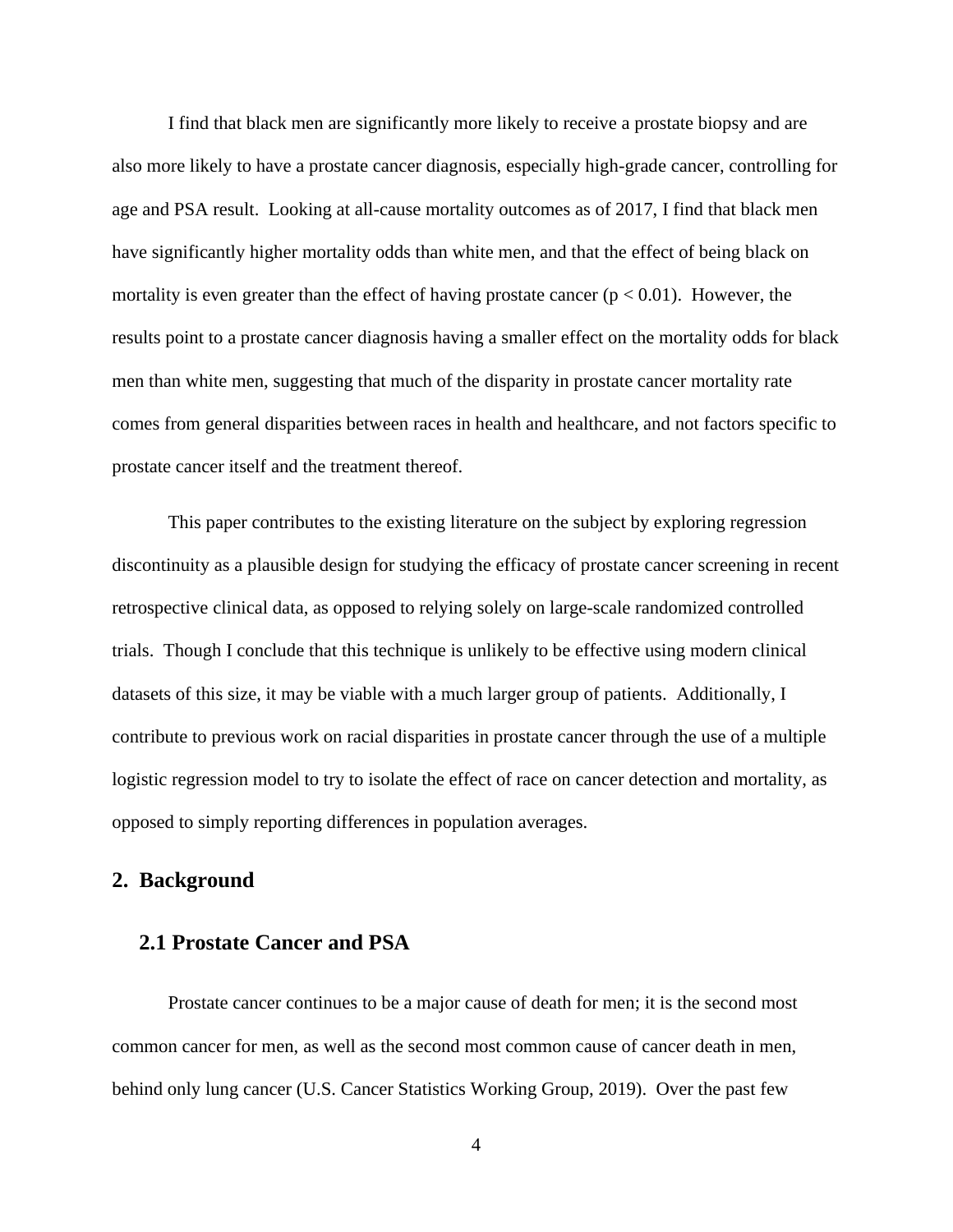decades, the rate of prostate cancer deaths has declined, partly due to improvements in screening and treatment technologies (National Cancer Institute, 2019). An elevated blood serum concentration of prostate-specific antigen (PSA), a glycoprotein enzyme that is produced both by cancerous and noncancerous prostate cells, is considered to be a sign of prostate cancer. The blood test for prostate-specific antigen is a very common screening technology for prostate cancer, with 38.8% of US men aged 55-69 receiving the test within the past year as of 2015 (National Cancer Institute, 2019). However, that statistic had declined almost 10% from 2008, when 48% of those men reported having been screened in the past year. This decline in PSA screening coincided with increasing concerns about the risks and benefits of widespread screening. The results of two large-scale, randomized trials in both the United States and Europe were published in 2009, and both showed little evidence of mortality benefits from broad PSA screening (Andriole et al. 2009; Schroder et al. 2009). Due to the financial costs and possible physical harm from overdiagnosis, many medical associations and panels, including the American Urological Association, relaxed their guidelines concerning PSA screening, restricting the age range and frequency for which PSA screening is recommended (Carter et al. 2013).

Commonly, a patient with a PSA concentration at or above 4.0 nanograms per milliliter of blood serum is considered to have an "elevated PSA". Since PSA typically rises as men age, a PSA of 4 would be more suspicious in a younger man than an older man, but 4.0 ng/mL is still widely considered as a cutoff for all men within the screening age range. Some men naturally have larger prostates and have higher PSA values as a result, so physicians also consider trends in PSA in addition to the level. An abrupt rise in PSA potentially indicates the presence of cancer (they also may consider measures such as PSA density, which is the PSA level divided by prostate volume, or %Free PSA, the percentage of PSA in blood that is not bound to a transport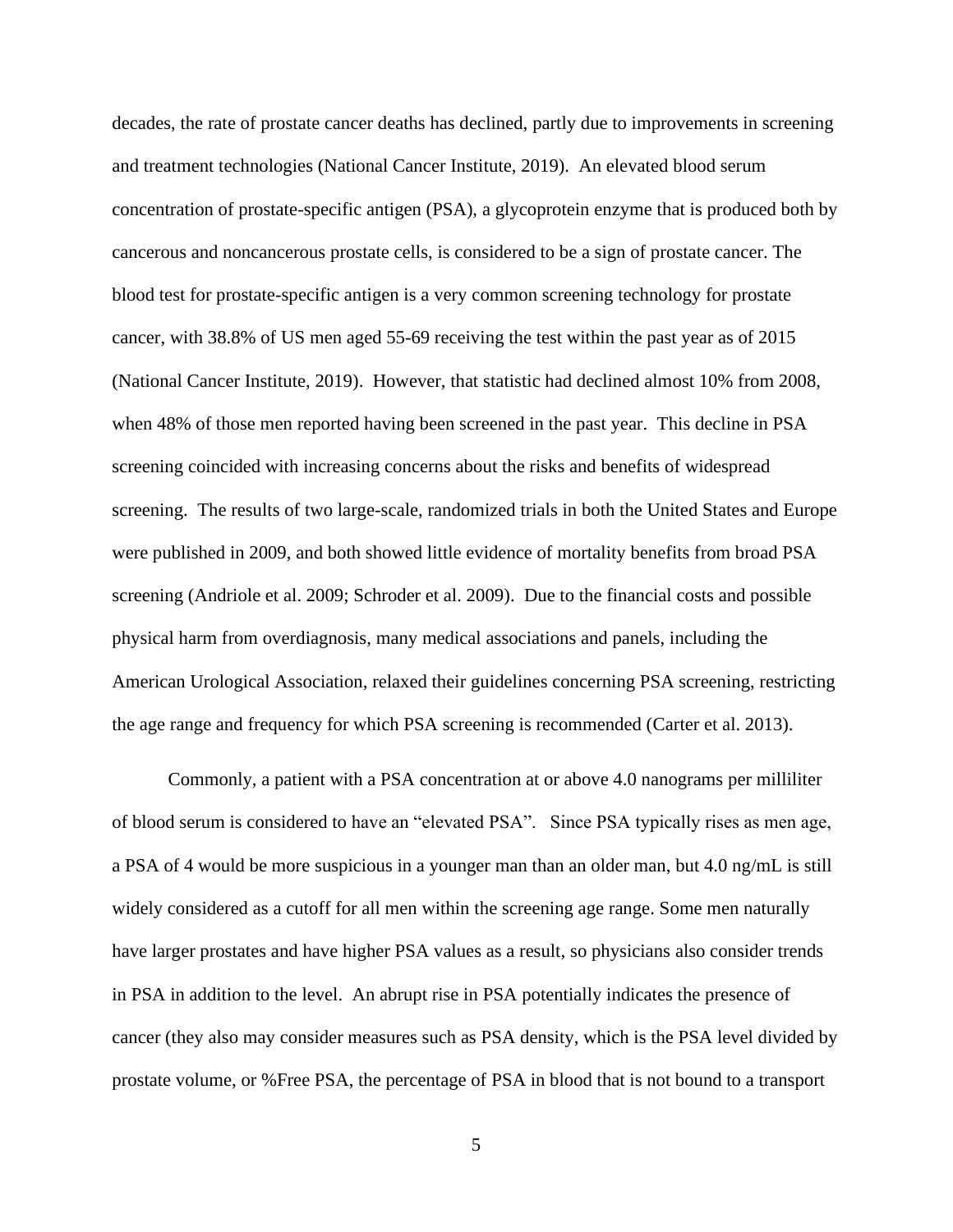protein). Despite these additional considerations, there still may exist a significant discontinuity in treatment decisions at a PSA level of 4.0 ng/mL. A patient with a PSA just above that threshold may be more likely to receive a prostate biopsy or MRI, be diagnosed with prostate cancer, and receive cancer treatment than those who fall just below the PSA threshold.

Like many other diseases, significant racial disparities exist in the incidence, screening, treatment, and mortality of prostate cancer between black and white men in the United States (Pietro et al. 2016). Many different mechanisms have been proposed to explain this disparity, including access to health care, socioeconomic status, cultural factors, diet and comorbidities, as well as genetic and epigenetic factors (Bhardwaj et al. 2017). It is likely that a combination of these factors, and not a single factor alone, causes the large disparity in prostate cancer outcomes.

### **2.2 Prior Literature**

Regression discontinuity designs have become increasingly common in epidemiology and health research in recent years. Treatment decisions are often based on discrete cutoffs on a continuously measured variable, so researchers may compare patients who fall above and below a cutoff to make causal inferences (Bor et al., 2014). Assuming that treatment assignment is "as good as random" at values very close to the threshold, regression discontinuity can allow researchers to determine the causal effects of some medical interventions without the need for a randomized controlled trial. In economic literature, regression discontinuity has been used to estimate the value of receiving additional medical care as a result of being above or below a certain diagnostic threshold, such as those for low birthweights or a diabetes diagnosis (Almond et al. 2010; Alalouf et al. 2019). Using regression discontinuity designs in order to compare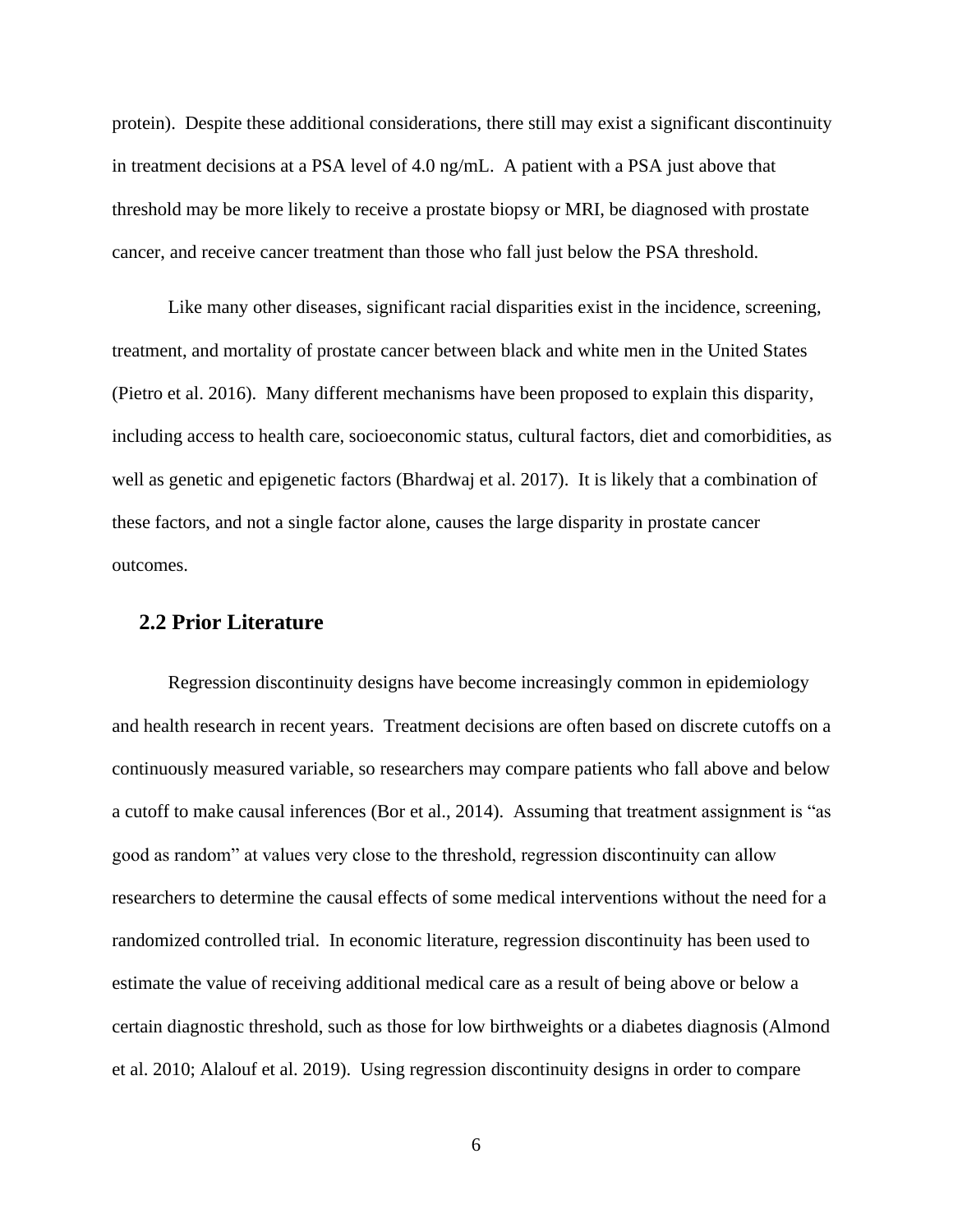differences in health outcomes with additional medical spending could allow healthcare providers to more efficiently allocate medical resources.

In spite of multiple, large-scale randomized trials, there continues to be uncertainty concerning the proper use of PSA screening, and physicians face conflicting guidelines about when to use this test. While the American Urological Association (AUA) used to recommend offering the test to all men over 50 with >10 year life expectancy, in 2013 the AUA updated its guidelines to recommend "shared decision making" for men aged 55-69, and does not recommend screening for men outside of that age range (Carter, et al. 2013). For comparison, the Canadian Task Force for Preventative Health Care does not recommend screening for men of any age (CTFPHC, 2014). However, amidst the recent plateau in prostate cancer deaths in the US (National Cancer Institute 2019), some have called for more screening. Screening advocates argue that the PSA test can be beneficial if implemented responsibly, and that new technologies, such as multi-parametric MRI, and better treatment strategies may help avoid overdiagnosis and reduce the possible harms from PSA screening (European Association of Urology, 2019).

In the United States, the Prostate, Lung, Colorectal, and Ovarian (PLCO) Cancer Screening Trial took place mostly in the 1990s and involved 76,693 men who were randomized into a screening group, which received annual PSA tests, and a control group. The control group was able to be screened outside of the study, resulting in a contaminated population and some concerns about the validity of the study. There was a higher incidence of prostate cancer found in the screening group, but there were no significant differences in mortality (Andriole, et al. 2009). The European Randomized Study of Screening for Prostate Cancer (ERSPC) took place concurrently and was roughly twice as large as the PLCO trial. The ERSPC trial found a small decrease in prostate cancer mortality in the screening group. The absolute risk difference was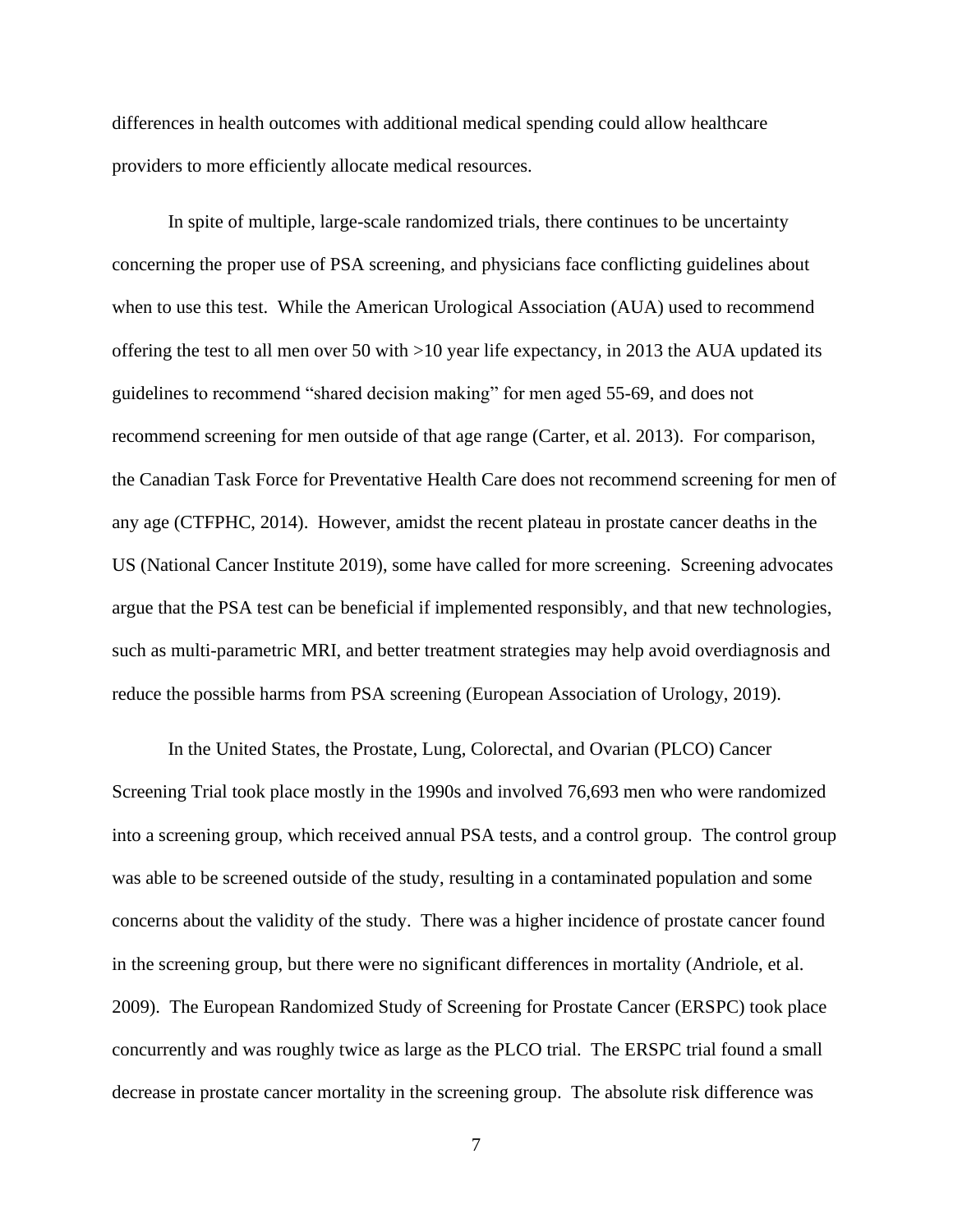0.71 deaths per 1000 men, meaning that 1410 men would need to be screened (and 48 extra cases of prostate cancer would need to be treated) in order to prevent one prostate cancer death (Schroder, et al. 2009).

Partially due to concerns of contamination in the control group of the PLCO trial, Shoag et al. published a regression discontinuity analysis of the PLCO data in 2015, which allowed them to evaluate the benefits of PSA screening without using data from the control group. Taking advantage of the fact that a PSA of 4.0 ng/mL was used as a cutoff for further work-up in the PLCO trial, they compared patients with maximum PSA values that fell just above and below the cutoff. They found that there was a positive effect on the probability of receiving a biopsy and detecting low-risk prostate cancer at the cutoff, but no effect on the detection of high-risk cancer or mortality. Surprisingly, they found a small, positive effect on prostate cancer-specific mortality at the cutoff, which is the opposite of what would be expected if screening were beneficial, though this was not statistically significant ( $p = 0.27$ ).

Racial disparities have been noted across all stages of prostate cancer management, from screening and treatment choices to mortality outcomes (Pietro et al. 2016). A 2014 study by Powell et al. using SEER data found that racial disparities in age-adjusted 5-year survival rates for all stages of prostate cancer were significantly reduced in the PSA screening era (1995-2005) compared to the pre-PSA era (1973-1994), suggesting that aggressive PSA screening can improve outcomes in black men relative to white men. Unfortunately, there is evidence that black men have lower PSA screening rates despite having higher incidence and mortality (Trantham et al. 2013). This discrepancy could be due to differences in health care access and affordability, as well as skepticism within the black community towards doctors and hospitals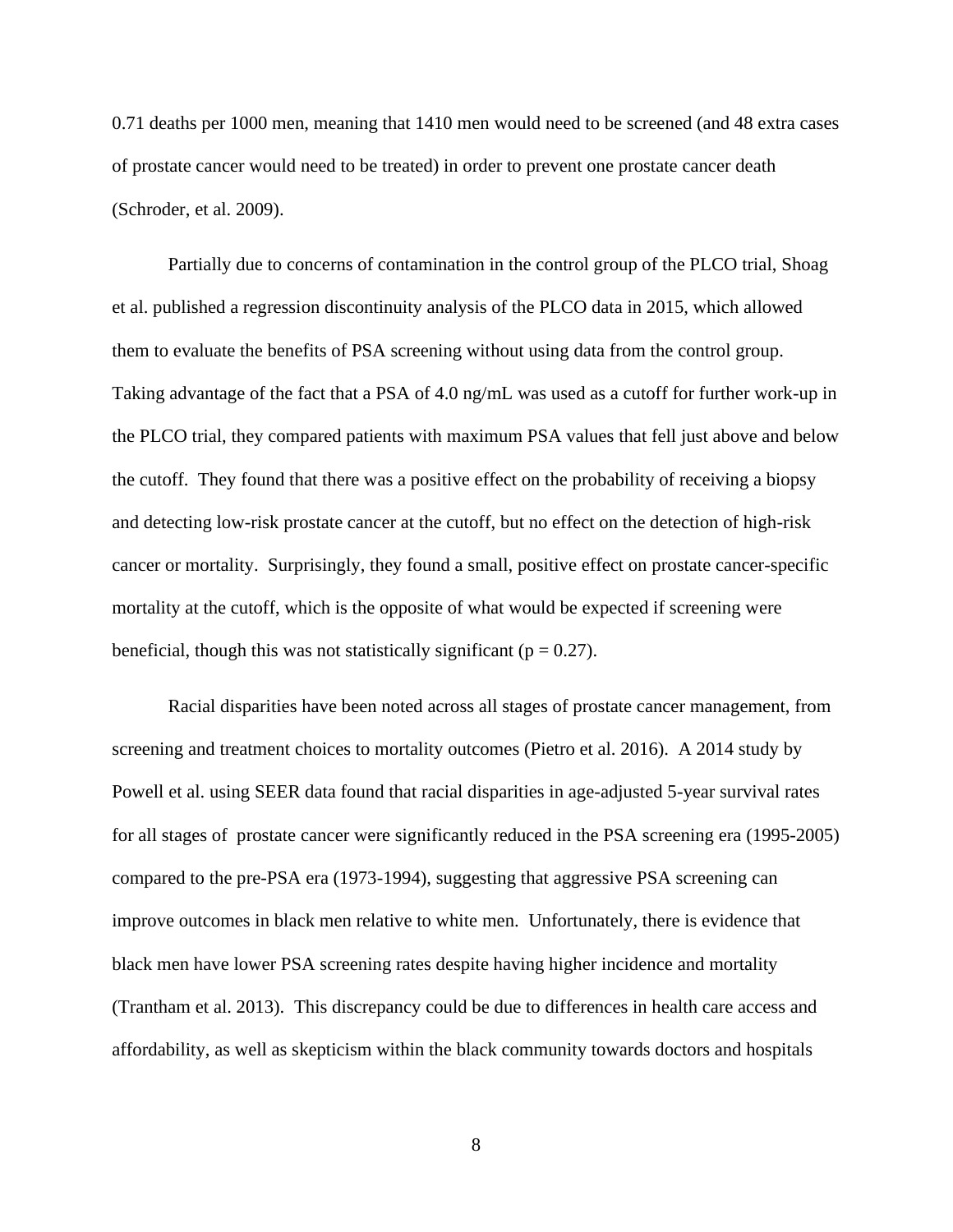due to a history of unequal treatment and segregation, as well as a cultural memory of harmful and prejudicial events such as the Tuskegee Syphilis Study (Moses and Brantley, 2020).

Heterogeneity in forms of treatment exists between races as well. From SEER data, black men are less likely to receive radical prostatectomy, brachytherapy, cryotherapy, or combination therapy relative to white men, with more black men receiving active surveillance/watchful waiting (Moses et al. 2016). Although a more equal provision of healthcare can result in a narrowing of differences in outcomes, black men may still experience higher incidence and mortality due to genetic factors. A number of gene polymorphisms and mutations has both been associated with increased prostate cancer incidence and aggressiveness, and are found more frequently in black men. Other biological risk factors have also been reported to be more prevalent in black men, including differences in epigenetics, microRNA expression, and hormone-receptor, growth factor receptor, and inflammatory signaling pathway activation. Much of the relative importance of each of these factors is still unknown (Bhardwaj et al. 2017).

## **3. Data**

All data was gathered from the University of Virginia's Clinical Data Repository (CDR). The CDR is a data warehouse that integrates and stores data gathered from multiple different sources across the UVA Health System (Einbender et al. 2001). Original data sources pertinent to this paper include electronic health records for demographic information, SunQuest for laboratory results, UVA's Cancer Tumor Registry, and the Virginia Department of Health for death information. The CDR contains data from 1.5 million patients in total, beginning in 1993. However, pathology results were not included until 2005; therefore, the cohort used in this paper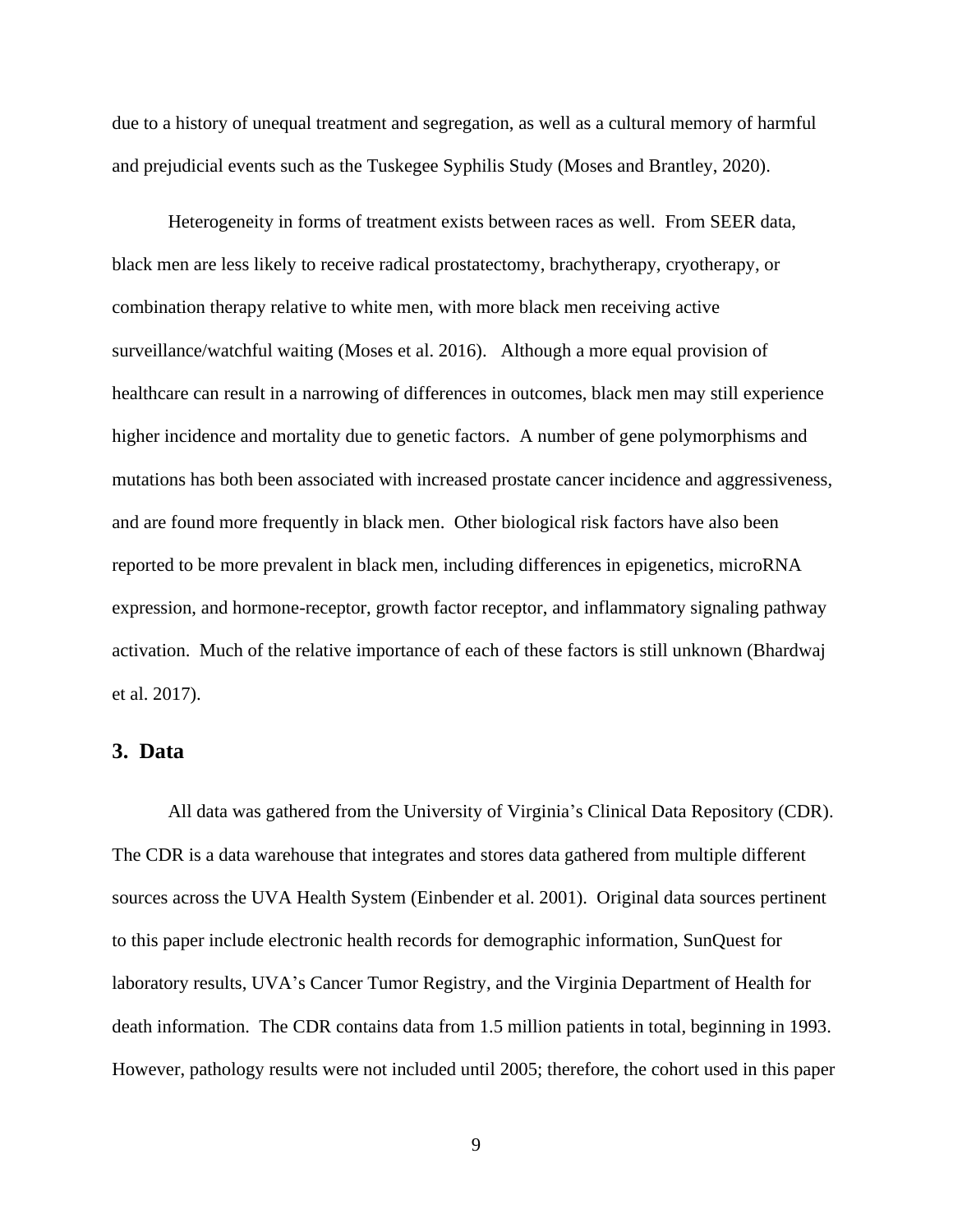only contains patients with PSA results from 2005 and later, in order to avoid patients with unrecorded prostate biopsies. The CDR stopped updating new data in 2017.

In order to protect patient anonymity, specific dates are not included in the CDR. Some information, such as laboratory results, includes the year of the test. However, no date is recorded with pathology results, and therefore I was not able to link biopsies to the specific PSA result that triggered the biopsy.

To build the cohort, I pull male patients aged 40 and above with at least one PSA result on file between the years 2005-2017, which leaves 43,394 patients. Since, the CDR only contains data from the UVA Health System, some results from patients who also receive care from other health care providers may not have been recorded in the CDR. In order to avoid those cases in which the patient is missing important PSA results, I excluded patients with no PSA results greater than or equal to 1.0 ng/mL, leaving 21,985 patients and a total of 66,573 PSA tests  $\geq 1.0$  ng/mL. This exclusion reduced the number of patients in the sample with prostate cancer from 2,501 to 1,279. Since it would be very unlikely to perform a biopsy and find cancer in a patient without them ever having a PSA above 1, The large number of patients with prostate cancer without a  $PSA \geq 1$  is evidence that there is either incomplete data for these patients and/or there are patients with a history of prostate cancer prior to 2005 who have already been treated, and therefore have later PSA results that are very low. For either of these cases, I would want to exclude these patients in order to ensure the sample contains mostly patients in which the PSA result that triggered the initial biopsy is recorded.

To perform the first-stage regression discontinuity analysis, I estimate the change in probability of having received a prostate biopsy at the elevated PSA cutoff of 4.0 ng/mL. For this analysis I use each patient's maximum PSA result, with the assumption that that result triggered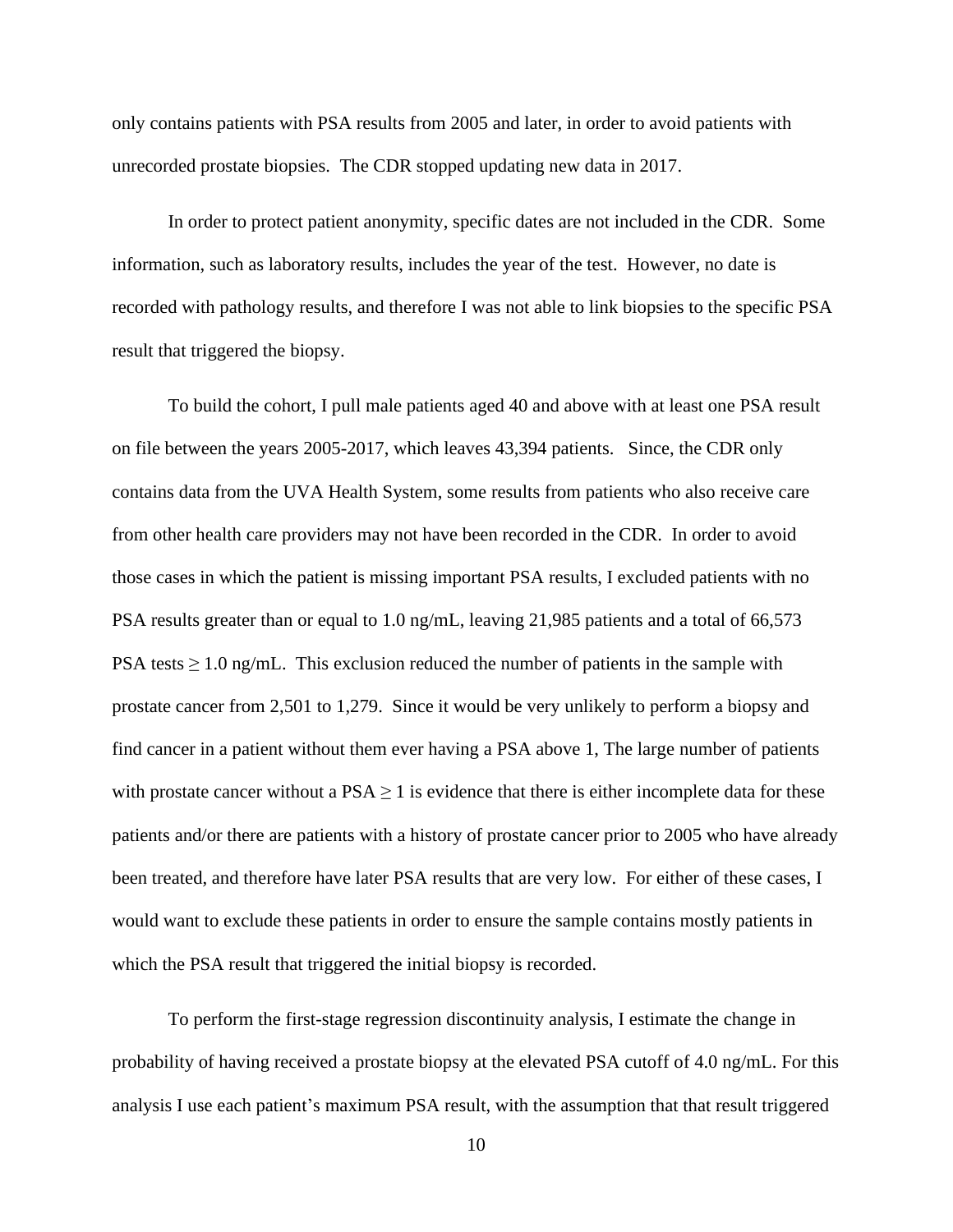the biopsy (This is the same assumption made in Shoag et al. 2015). Figure 1 presents a histogram of maximum PSA results from 1.0 to 20.0 ng/mL. Table 1 shows descriptive statistics for the sample. Average age is 65.06 years old, 77.9% are white, 12.1% are black, 11.4% have had a biopsy, and 5.8% have had a prostate cancer diagnosis. As expected, the histogram of each patient's maximum PSA result is heavily right skewed, with a mean of 19.88 ng/mL and a median of 2.37 ng/mL, and there are several outlier PSA values well above 1000 ng/mL. Results are consistent with or without inclusion of these outliers.

# **4. Empirical Strategy**

I use a regression discontinuity design to estimate the change in probability of receiving a prostate biopsy at the PSA threshold of 4.0 ng/mL. For this analysis, I use local linear regression and the Calonico et al. 2018 MSE-optimal bandwidth selector. An implicit assumption in regression discontinuity frameworks is that data cannot be manipulated by patients or providers in order to be on a preferred side of the threshold. In this setting, manipulation is unlikely by either party due to its nature as a blood test and the fact that treatment is not restricted above or below the threshold. It is theoretically possible that patients could attempt to increase their PSA value via prostate stimulation from sexual activity or long-distance bicycle riding, but they would have no clear incentive to do so. Clumping of values on either side of the threshold is also not seen in Figure 1, as the density is smooth across the threshold. The regression equation can be expressed as follows:

$$
T_i = \gamma + \delta D_i + f(X_i - 4) + v_i
$$

*T* = Probability of undergoing a biopsy  $D = 1$  if  $PSA \ge 4.0$ ; 0 if  $PSA < 4.0$ *X* = Max PSA value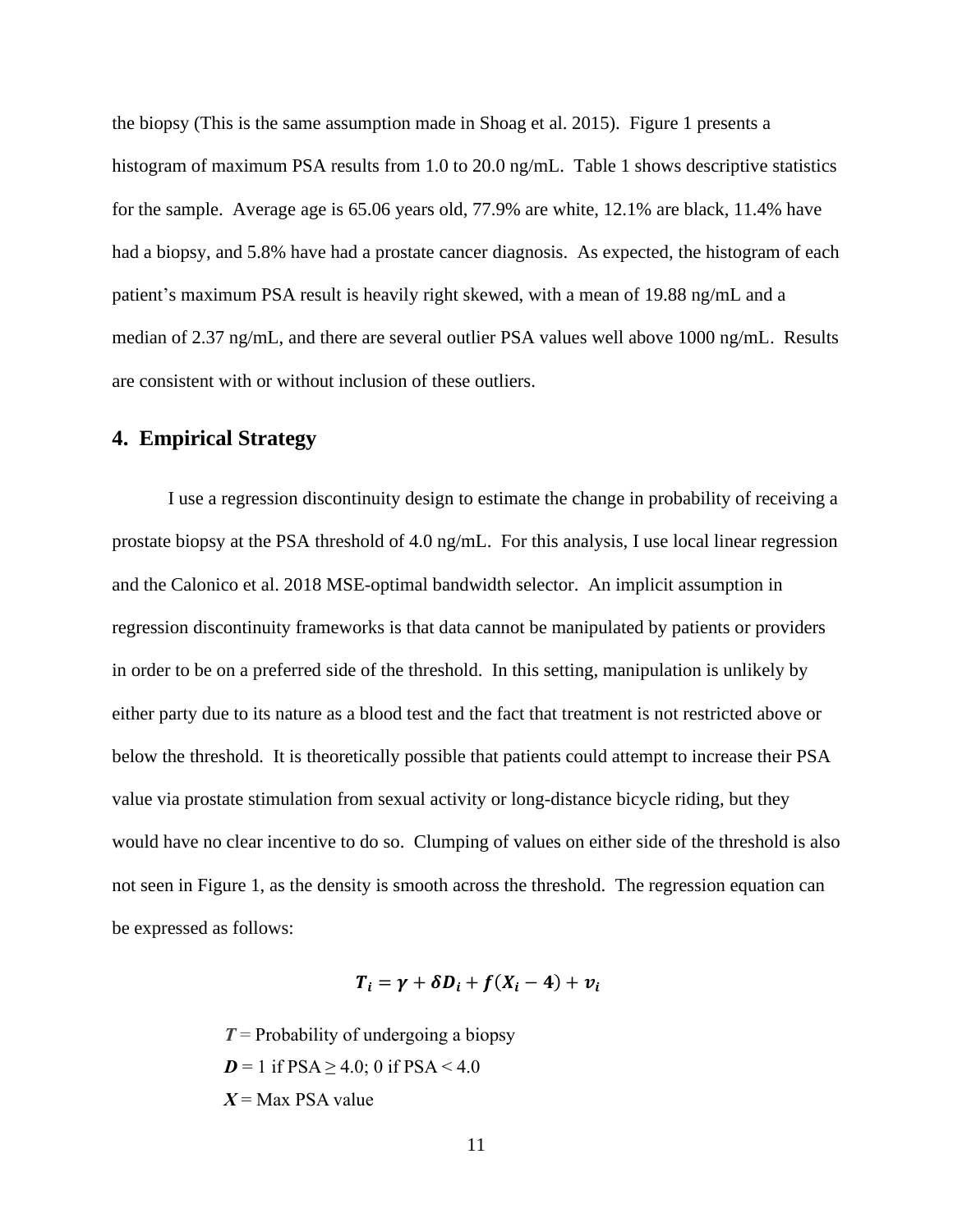#### *v =* error term

Here, the coefficient of interest is  $\delta$ , which is the estimate of the effect of being above the threshold on the probability of undergoing a biopsy. A statistically significant positive effect would then allow for further analysis of the effect of receiving a biopsy on cancer detection and mortality through a  $2<sup>nd</sup>$  stage regression. In this case, the PSA threshold would serve as an instrumental variable for receiving a biopsy.

For my analysis of racial disparities in cancer detection and mortality outcomes I utilize logistic (or logit) regression, as all the dependent variables used are binary. I report results from logistic regression as opposed to a probit model due to ease of interpretation of coefficients and to stay consistent with other epidemiological studies. My results are consistent across both models. The basic logit model specification could be expressed as:

$$
logit(p_i) = ln\left(\frac{p_i}{1-p_i}\right) = \beta_0 + \beta_1 R_i + B_X X_i + \epsilon_i
$$

 $p = P(Y=1)$ , where Y is the binary outcome variable (e.g. biopsy)  **if the patient is black**  $X = a$  vector of control variables

This model is extended by including interaction terms to determine differences in the effect of one independent variable based on the level of a second independent variable, such as the differences in the effect of prostate cancer on mortality across different races.

### **5. Results**

# **5.1 Regression Discontinuity**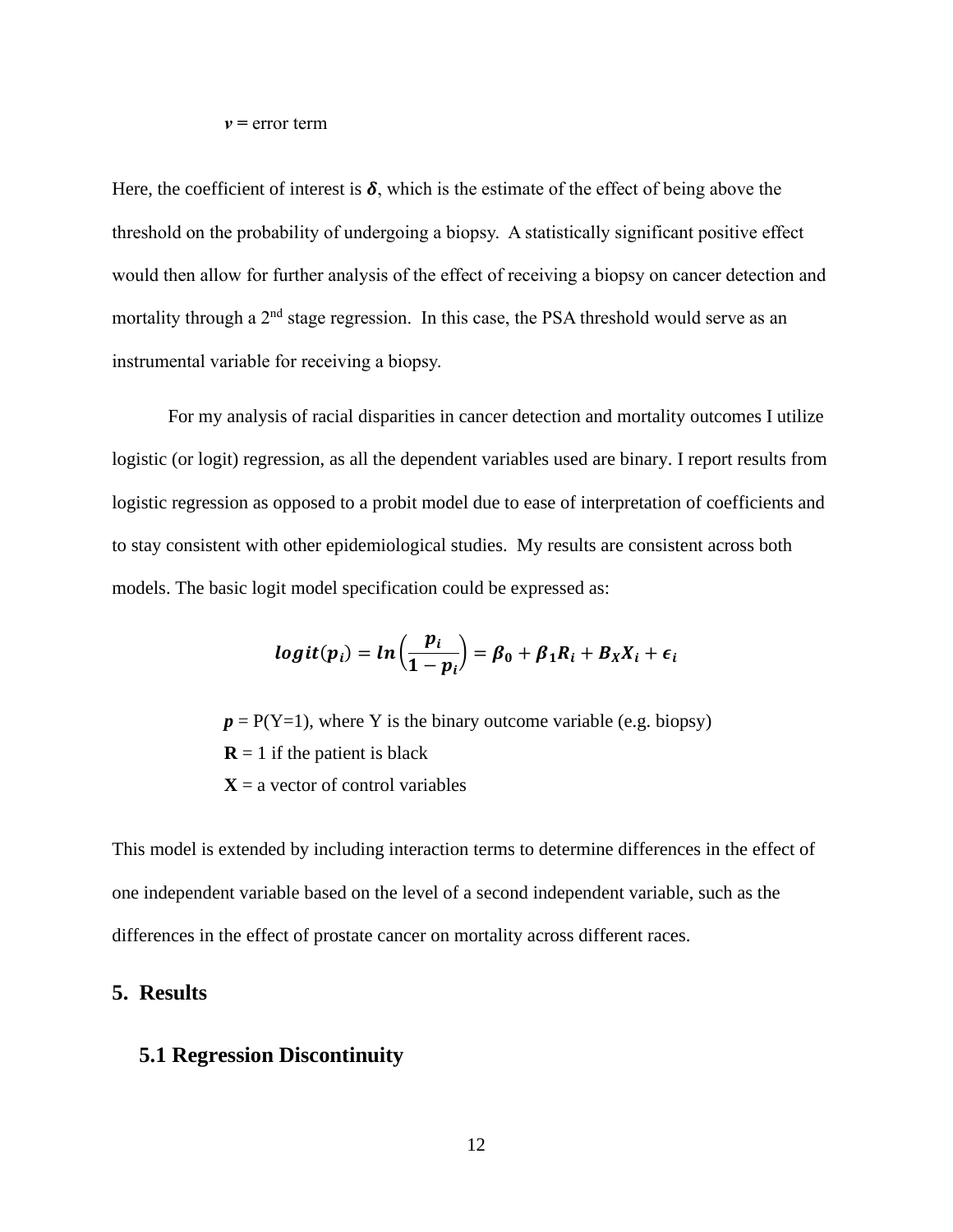Using each patient's maximum PSA result between the years 2005 and 2017, I performed a regression discontinuity analysis to determine if there is a jump in the probability of receiving a biopsy between those same years at the elevated PSA cutoff of 4 ng/mL. Contrary to the Shoag et al. 2015 findings using PLCO data, I find no statistically significant discontinuity at the cutoff (point estimate =  $-0.0123$ ; p = 0.702; 95% CI,  $-0.0755 - 0.0508$ ), and this result is consistent across a variety of bandwidths and specifications. Figure 2 displays the fitted relationship between PSA result and probability of biopsy. For PSA results below 4 ng/mL, the probabilities of receiving a biopsy are very similar to those in the PLCO data, at around 5% for a  $PSA = 2$ ng/mL and around 10% for a PSA approaching 4 ng/mL. However, on the other side of the threshold, the probability immediately jumped to around 35% in the PLCO data, while my results show a gradual rise in probability with no discontinuity.

The reason for this major difference is likely that in the PLCO trial a PSA of 4.0 ng/mL was officially set as the threshold for further workup (i.e. either a biopsy or a follow-up PSA test), while in my sample no such official protocol exists. While there still are some loose guidelines, patients and doctors have more flexibility in their screening decisions than in the PLCO trial. It is also likely that the results of the PLCO and other similar trials, which showed few benefits to screening, resulted in physicians being less likely to recommend biopsies to patients with PSA results just above 4 ng/mL, and paying less attention to the 4.0 ng/mL mark as a discrete cutoff on which to base their screening decisions. It is also a possibility that a small, positive discontinuity does exist in the current population, but my sample size ( $N = 21,985$ ) was not large enough to detect it. A much larger sample would most likely be needed to detect a statistically significant discontinuity in the current population, if it exists.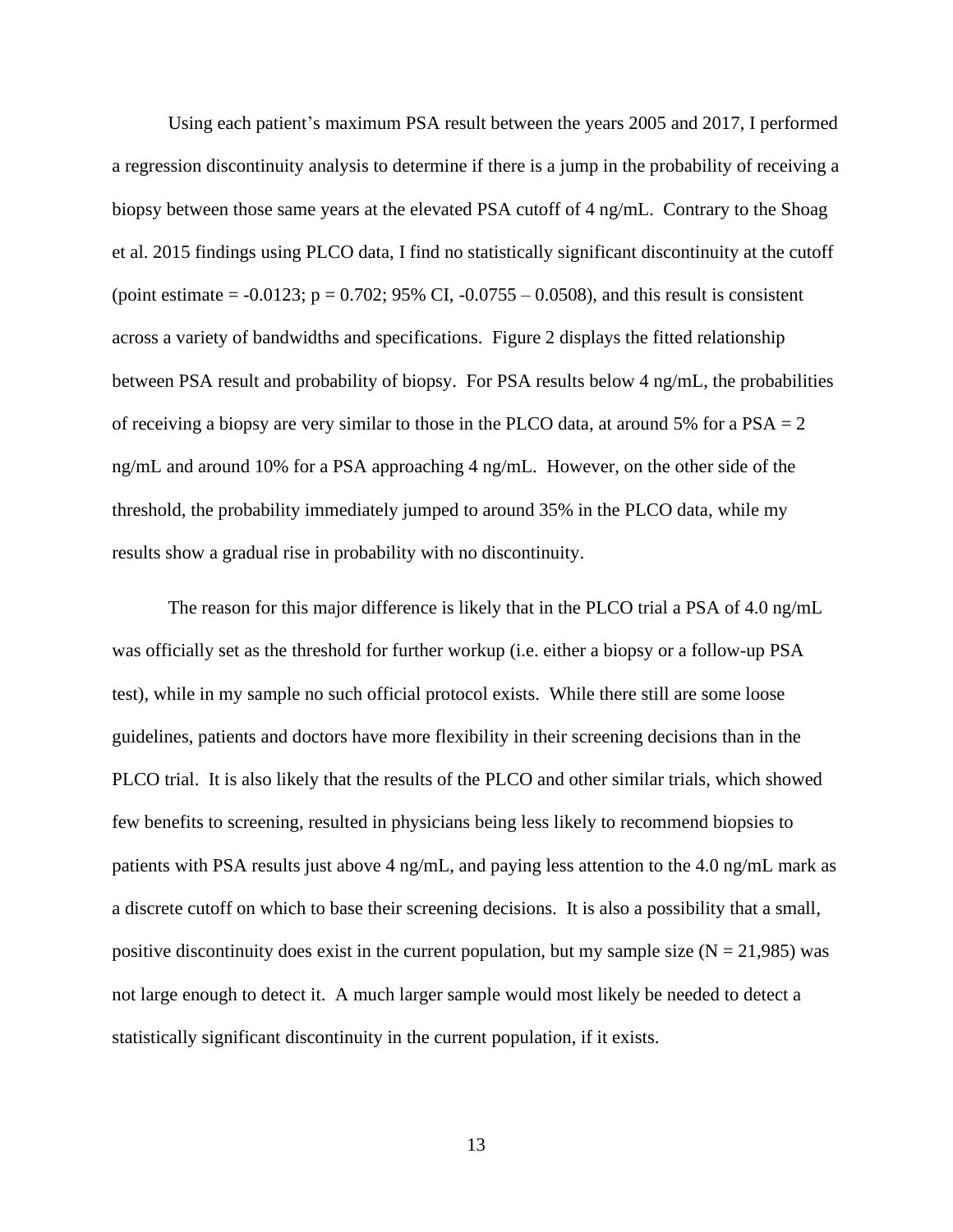Without a discontinuity in the 1<sup>st</sup> stage regression (probability of biopsy), I cannot determine a causal estimate of the effect of a biopsy on cancer detection or mortality. Unsurprisingly given the lack of discontinuity in the treatment variable (biopsy), there is also no discontinuity in the probability of a prostate cancer diagnosis or in mortality at the PSA cutoff, as there is no reason such discontinuities would exist except as a result of increased probability of biopsy at the cutoff. Compared to the results from Shoag et al. 2015, the lack of a positive jump in both biopsies and low/intermediate-grade tumors at the PSA cutoff (**Figure 2)** suggests that the reduction in the number of biopsies in the PSA range just above 4 ng/mL in the current population may have led to fewer low-grade cancer diagnoses for patients with PSA results in that range. Given previous research (Andriole et al. 2009; Schroder et al. 2009; Shoag et al. 2015) showing little to no gains in survival as a result of PSA screening due to the low mortality risk from many low-risk prostate cancer cases, such a reduction in low-risk diagnoses may have had a beneficial effect in terms of cost-effectiveness and even mortality itself, though further, experimental research would of course be necessary to confirm this effect.

### **5.2 Racial Disparities**

Focusing on racial disparities between black and white men, I estimate the effect of race on different outcome variables using logistic regression models. Note that by "effect" I do not mean the strict causal effect from race, since I was not able to control for all other variables correlated with race that may also have an effect on outcomes, such as socioeconomic status or family history of prostate cancer. Rather, these regression coefficients are simply estimates of the ratios of population odds between races, controlling for certain variables such as age or max PSA result.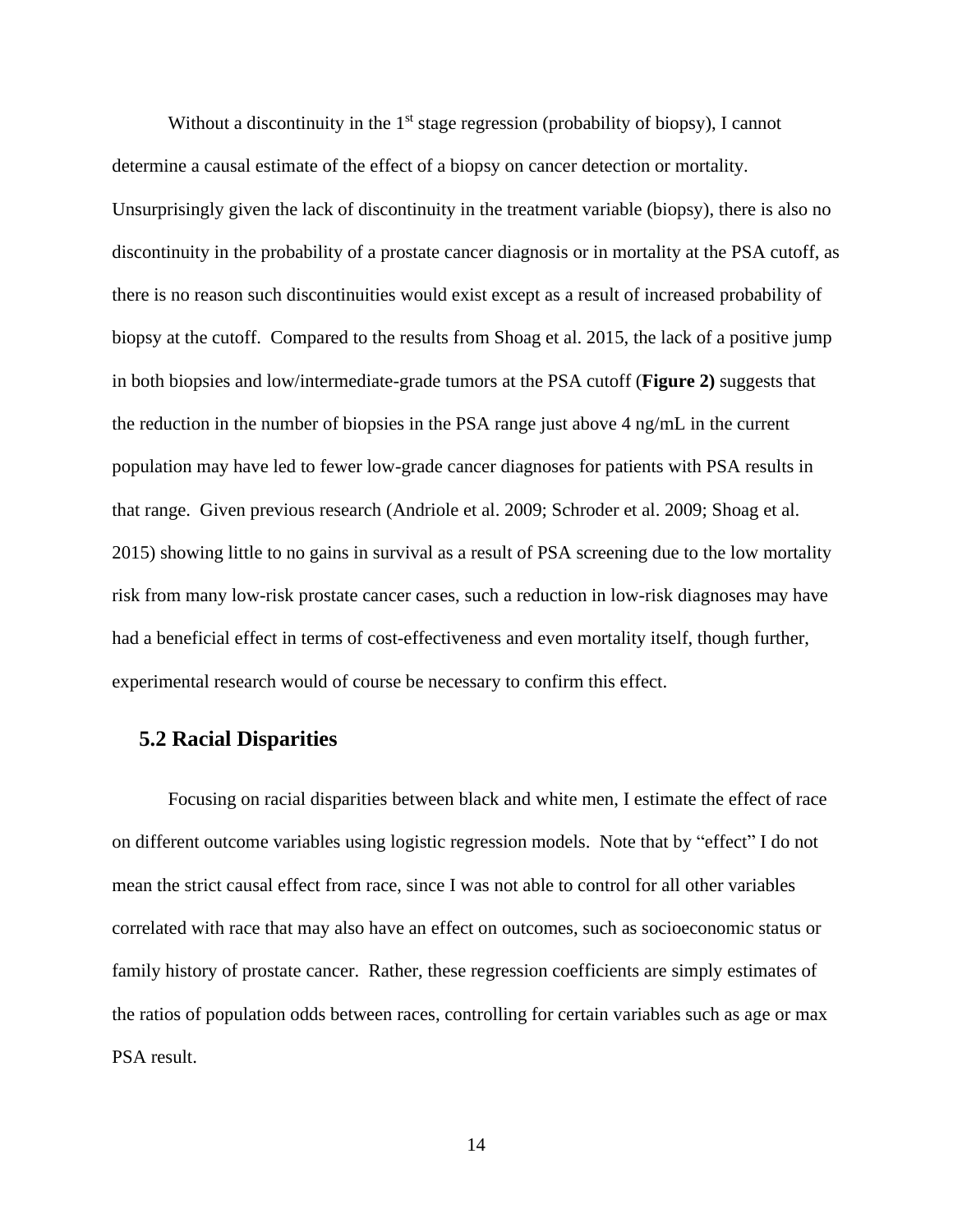First, I examine disparities in the probability of undergoing a biopsy or receiving a prostate cancer diagnosis, controlling for max PSA result, age, and the interaction term between the two (**Table 2**). The effect of a PSA difference on the likelihood of biopsy may decrease as patient age increases, since it is normal for patients to have a higher PSA as they age and physicians are more hesitant to biopsy older patients (e.g. >70-75 years old) due to a lower chance of prostate cancer mortality, so a difference in PSA at a higher age may have a smaller effect on probability of receiving a biopsy than at a lower age. This effect is seen by an odds ratio of  $\leq 1$  for the interaction term in table 2. The odds ratio  $>1$  for age on probability of biopsy may seem contradictory if physicians are less likely to biopsy older patients at a given PSA, but that can be explained by the fact that the outcome variable is the probability of ever receiving a biopsy, which clearly increases with age, not the probability of receiving a biopsy just after that specific PSA result.

In these regressions, we see that black patients are much more likely to have received a biopsy controlling for age and max PSA result (O.R.  $= 1.90$ ; 95% CI, 1.70 – 2.13), suggesting that physicians and patients may be taking race into account when making treatment decisions and recommending biopsies more aggressively to black patients due to higher prostate cancer incidence and mortality rates. Indeed, black patients are far more likely to have had prostate cancer (O.R.  $= 2.39$ ; 95% CI, 2.07 – 2.75) again controlling for age and PSA, suggesting that more biopsies are well merited. It is possible that the higher incidence of prostate cancer is caused simply by more biopsies being performed on black men, and therefore more low-grade tumors would be detected. However, the fact that the odds ratio for high grade tumors  $(O.R. =$ 2.45) is even greater than that of low/intermediate grade tumors  $(O.R. = 2.15)$  suggests that that is not the case.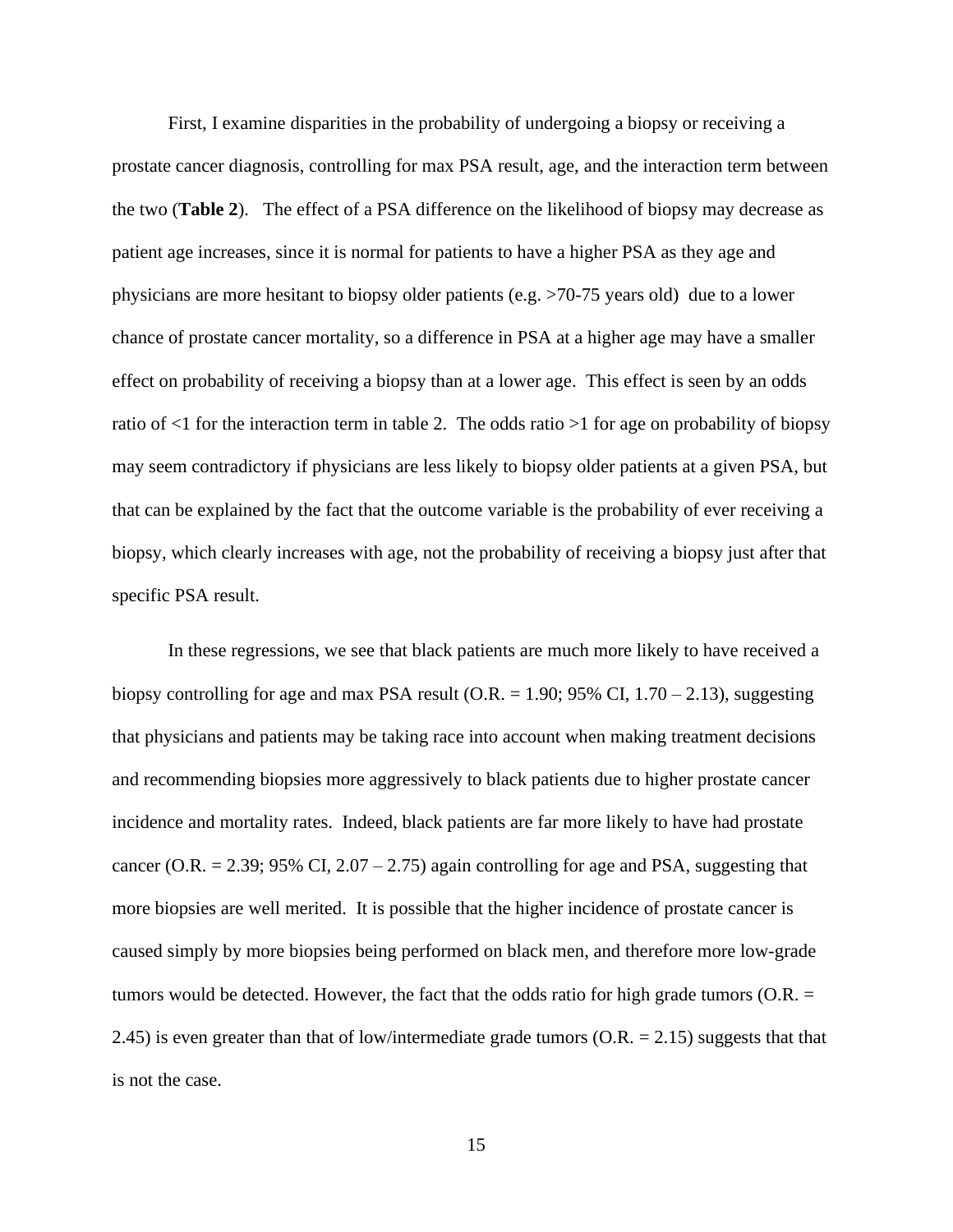Next, I examine the effects of race and prostate cancer status on all-cause mortality at the exit date of 2017, controlling for year of birth (**Table 3**). I find that black patients in the sample, controlling for whether or not they have prostate cancer, have much higher odds of mortality  $(O.R. = 1.89; 95\% \text{ CI}, 1.67 - 2.14)$ , and that patients with prostate cancer have higher odds of mortality (O.R.  $= 1.43$ ; 95% CI, 1.23 – 1.67) controlling for race. The higher risk of mortality appears to come entirely from patients with high grade tumors ( $O.R. = 1.75$ ; 95% CI,  $1.42 -$ 2.16), while low/intermediate tumors have no statistically significant effect on mortality. Notably, the effect of being black on mortality is greater than the effect of having prostate cancer  $(p < 0.01)$ , and the difference in the effects of having high-grade cancer and being black is not statistically significant. Figure 3 displays the Nelson-Aalen cumulative hazard curves across race and cancer status for ages 60-80.

I add interaction terms between race and prostate cancer status in order to examine if the effects of having prostate cancer on mortality varies between races. Again controlling for year of birth, prostate cancer appears to have a smaller effect on mortality for black men  $(0.R. = 0.72)$ , 95% CI,  $0.50 - 1.04$ ,  $p = 0.08$ ), though this difference is only statistically significant at the 8% level. Among only black men, there is no significant effect on all-cause mortality from having prostate cancer (O.R. = 1.13; 95% CI,  $0.82 - 1.56$ ; p = 0.466), although one potential concern with this estimate is lack of statistical power due to a much smaller sample size of black men (N  $= 2,659$ ) than that of all men. Among patients of any race with prostate cancer, being black still increases risk of all-cause mortality (O.R. = 1.43, 95% CI,  $1.01 - 2.05$ ; p = 0.44).

In summary, the racial disparity in mortality among prostate cancer patients in this population appears to come from the large, systemic health disparity between black and white men, rather than from idiosyncratic differences in how prostate cancer effects mortality for each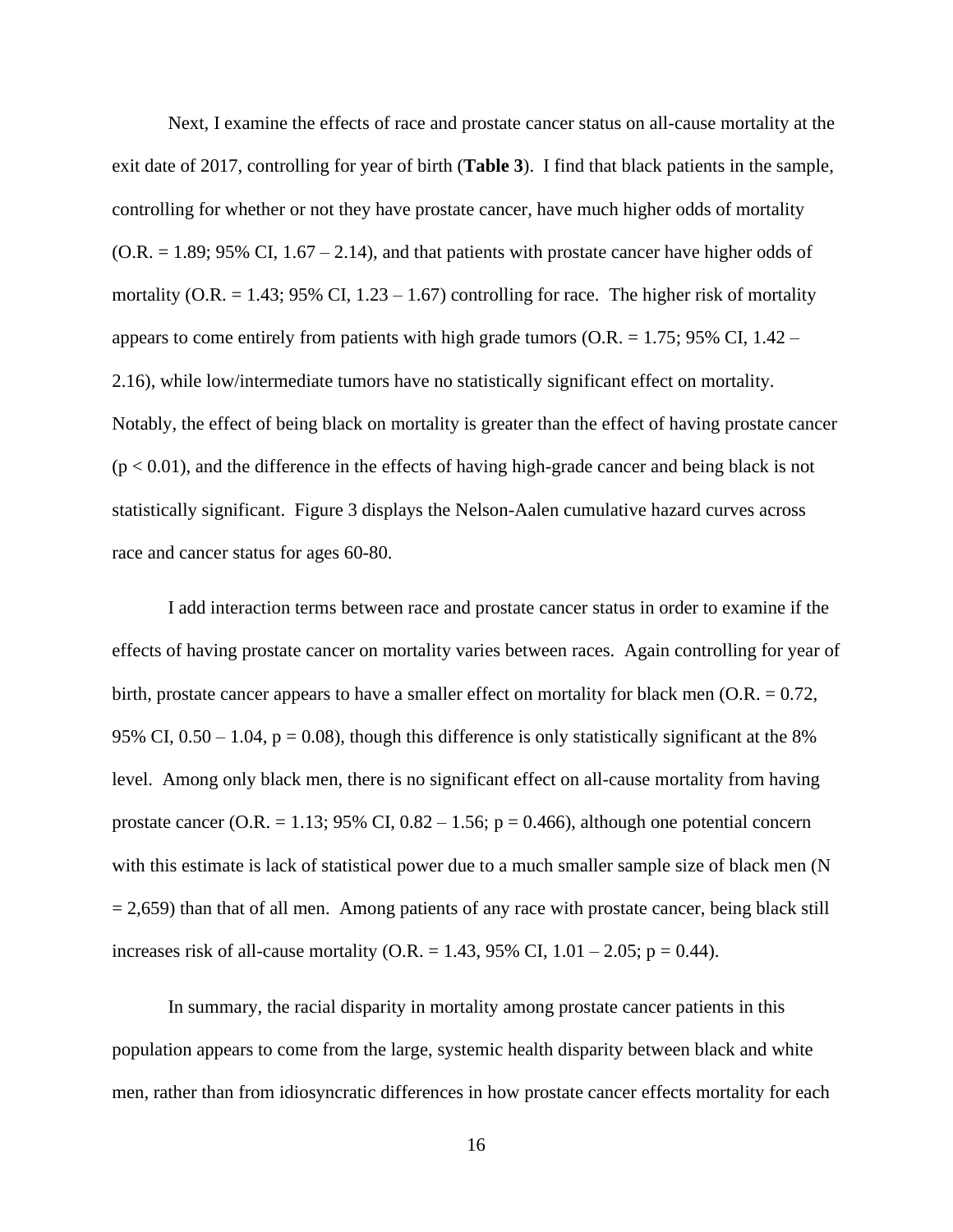race. This evidence suggests that the overall racial mortality gap presents a significant obstacle to closing the gap among prostate cancer patients specifically. Even if prostate cancer has a smaller effect on mortality for black men than white men, it may be outweighed by the underlying mortality risk from being black. In fact, it is possible that a prostate cancer diagnosis may act as a sort of "equalizing" factor between a given black and white patient's expected mortality, since although it effects each person's expected survival negatively, it may have a larger effect on the white patient, because he would otherwise outlive the black patient even longer on average.

### **6. Conclusion**

Prostate cancer continues to disproportionately affect black men, both in terms of incidence and prostate cancer mortality. This paper attempts to explore the effect of race on prostate cancer biopsies, incidence, and outcomes using data from the UVA Health System. Instead of simply reporting differences in population averages like most previous epidemiological work on this subject, I attempt to isolate the effect of race from other correlated variables (i.e. PSA result and prostate cancer status) in order to more accurately measure its effect on screening and mortality outcomes. I find that black men are significantly more likely to have received a biopsy at a given PSA result. They are also significant more likely to have a prostate cancer diagnosis controlling for patients' maximum PSA value, especially high-grade prostate cancer, suggesting that an aggressive screening approach for black men relative to white men is merited.

Interestingly, using data on all-cause mortality as of 2017 I also find that a prostate cancer diagnosis has a smaller effect on the odds of mortality for black men in the sample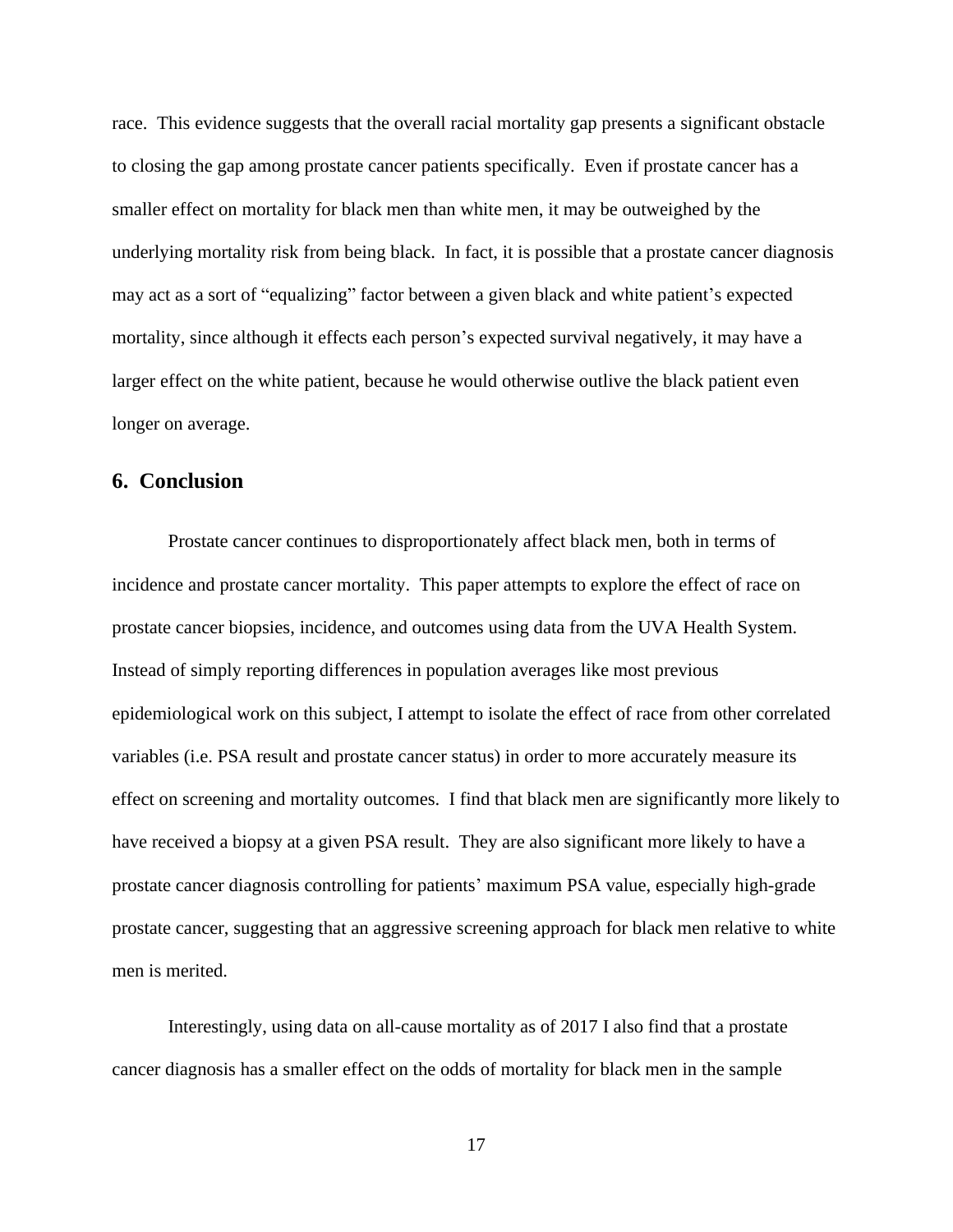relative to white men, though this difference is only statistically significant at the level  $\alpha = .08$ . However, black men with prostate cancer still have higher odds of mortality than white men with prostate cancer, due to the large mortality gap between black and white men in general. This evidence suggests that even with equal prostate cancer-specific treatment, black men will still face worse prostate cancer mortality outcomes due to a higher incidence and worse overall mortality. In order to close the mortality gap among prostate cancer patients, significant improvements in overall racial health disparities will have to be made. From a more optimistic perspective, the evidence suggests that with proper screening and treatment, a prostate cancer diagnosis does not have to affect the odds of mortality for a black patient any more than it does for a white patient.

Several limitations exist in this paper, especially due to the nature of the data used. I rely on all-cause mortality, so I am not able to differentiate those patients who die *from* prostate cancer from those who die with a prostate cancer diagnosis, whether or not prostate cancer was responsible for the death. Another concern is the potential for incomplete data, since data may be missing for some patients who received medical services from other healthcare providers. Finally, since the data comes from only one healthcare provider that mainly operates in one locality (Charlottesville, VA and the surrounding area), the sample used in this paper may not be representative of the broader US population, due to potential differences in patient and provider characteristics.

Future research is needed to evaluate the efficacy of current prostate cancer screening protocols and the causal effects of race on prostate cancer outcomes. Although fruitless in this paper, it may be possible to identify and exploit a discontinuity at a PSA cutoff point in order to make causal inferences concerning current screening effectiveness by using a much larger and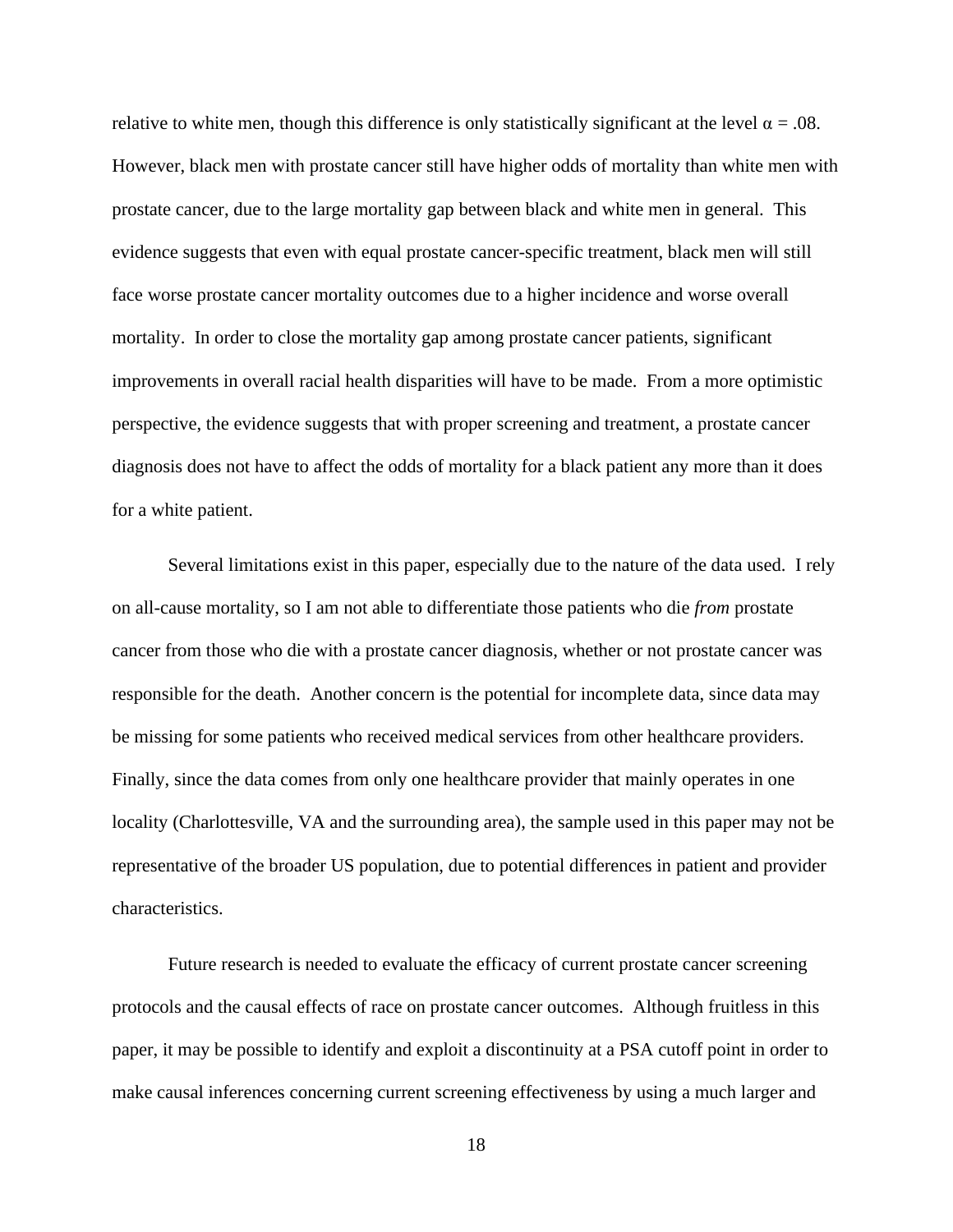more complete dataset. To further investigate racial disparities in prostate cancer, future research should utilize multiple regression models with numerous controls, in addition to experimental or quasi-experimental analyses, in order to identify the root causes of the disparities and hopefully make further progress towards equal outcomes.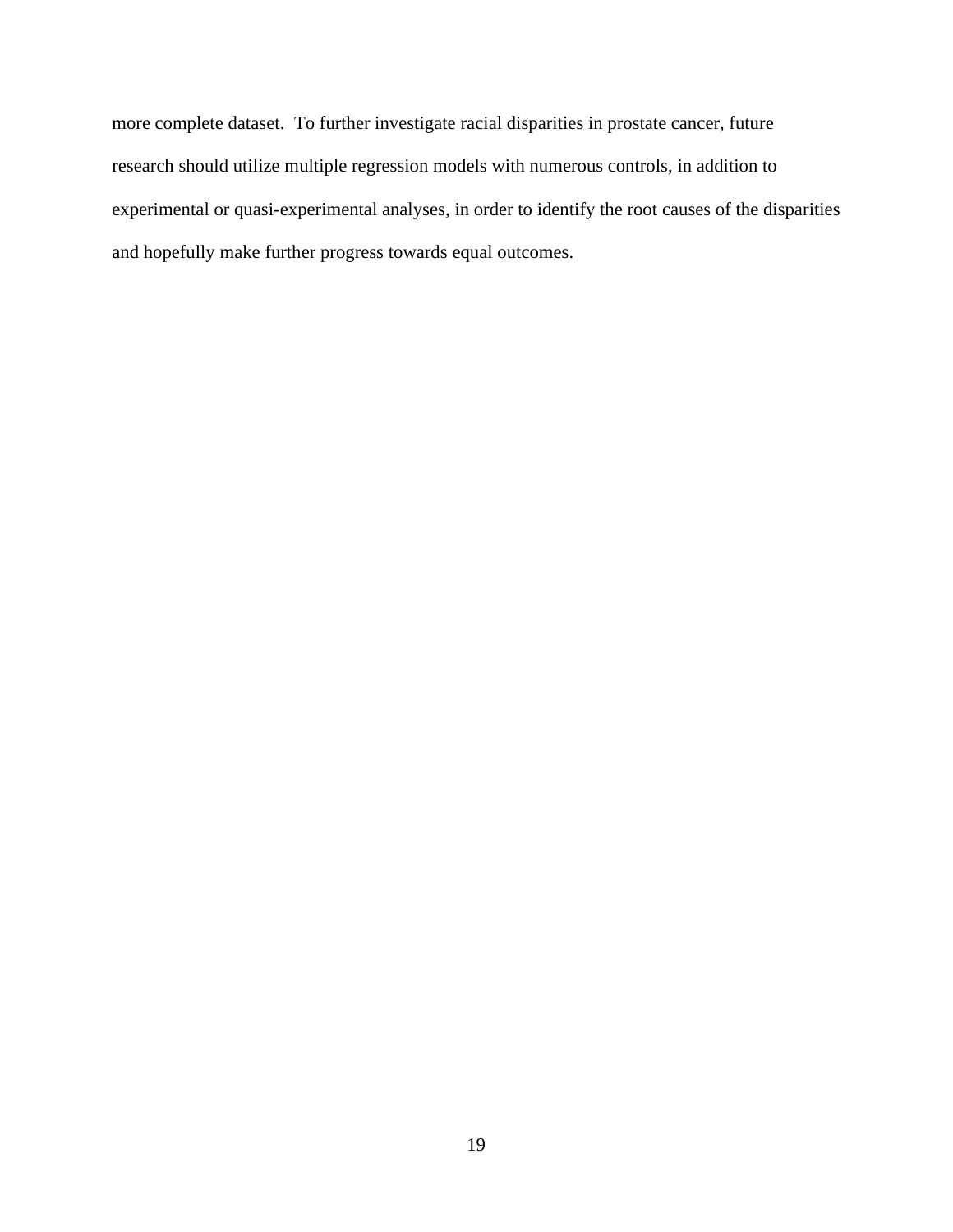|               | Mean    |
|---------------|---------|
| Age           | 65.061  |
| White         | 0.779   |
| Black         | 0.121   |
| Other Race    | 0.100   |
| Deceased      | 0.137   |
| Max PSA       | 19.880  |
| Biopsy        | 0 1 1 4 |
| Tumor         | 0.058   |
| High Grade    | 0.027   |
| Low/Int Grade | 0 028   |

Table 1: Descriptive Statistics of CDR data

Note: Author's calculations from UVA CDR data. This table contains descriptive statistics for patients with a PSA test who meet all sample criteria described in the text. "Age" indicates age at time of maximum PSA test. "Deceased" = 1 if patient is dead as of exit date of 2017. Tumors were categorized by grade as reported in CDR data from the Cancer Tumor Registry, with grades 1-2 being "Low/Int Grade" and grades 3-4 being "High Grade".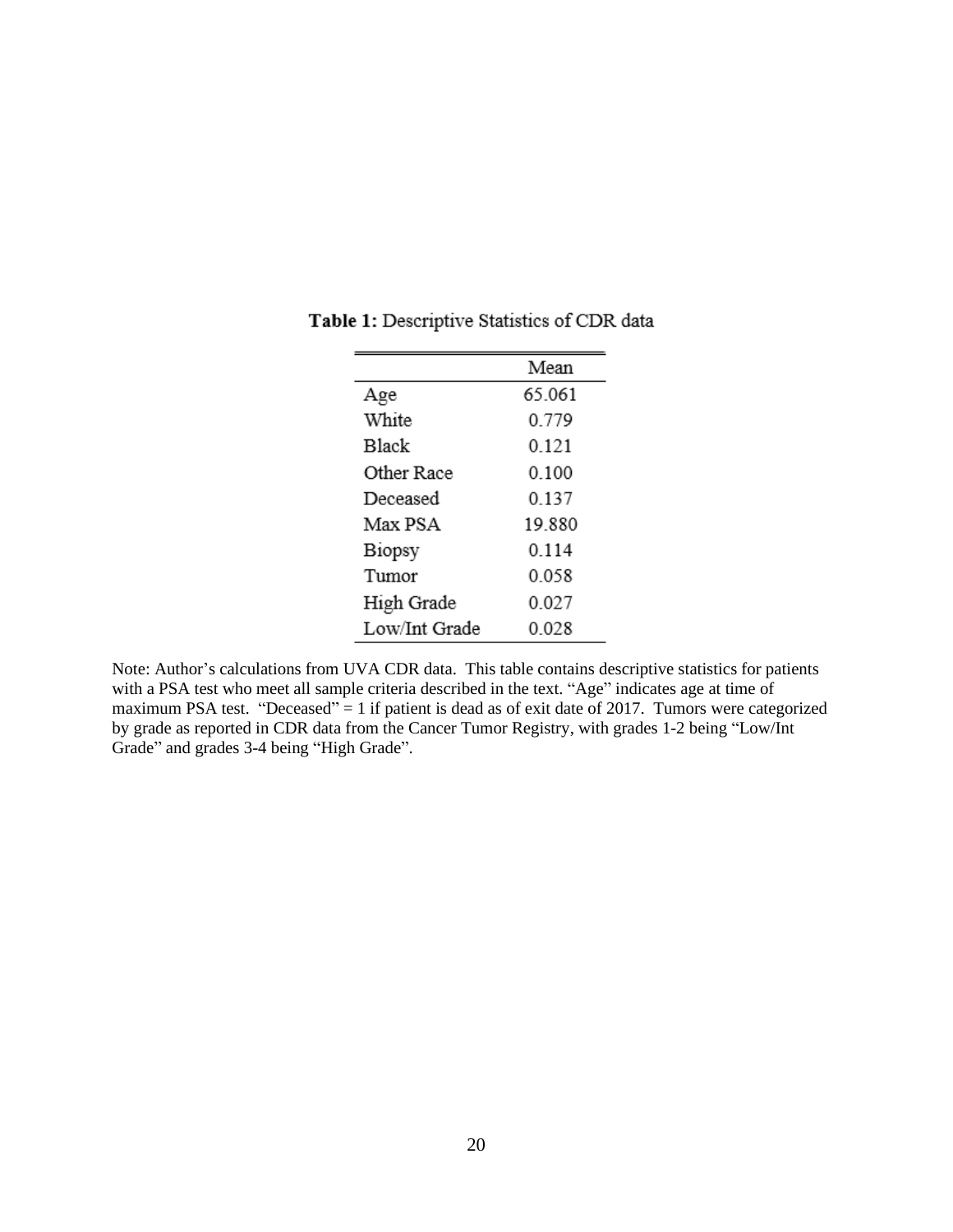

Figure 1: Histogram of Maximum PSA results

Note: Horizontal axis displays patients' maximum PSA result in ng/mL. Vertical axis displays proportion of total patient sample with a maximum PSA result with each bin.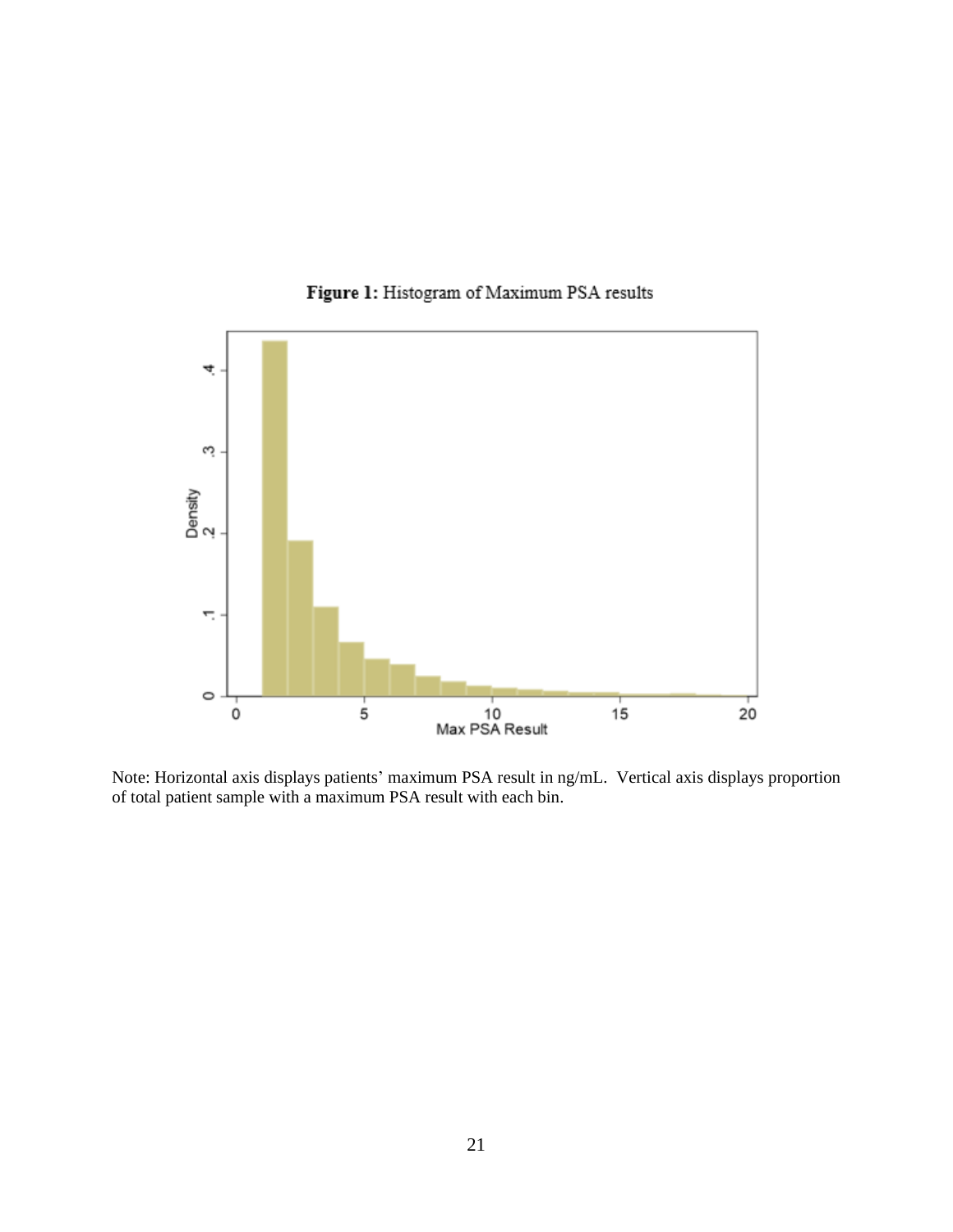

Figure 2: Regression Discontinuity Analysis

Note: Horizontal axis displays patients' maximum PSA result in ng/mL. Vertical axis displays within PSA values probability of the outcome variable. Vertical line at 4 is the cutoff for an "elevated PSA".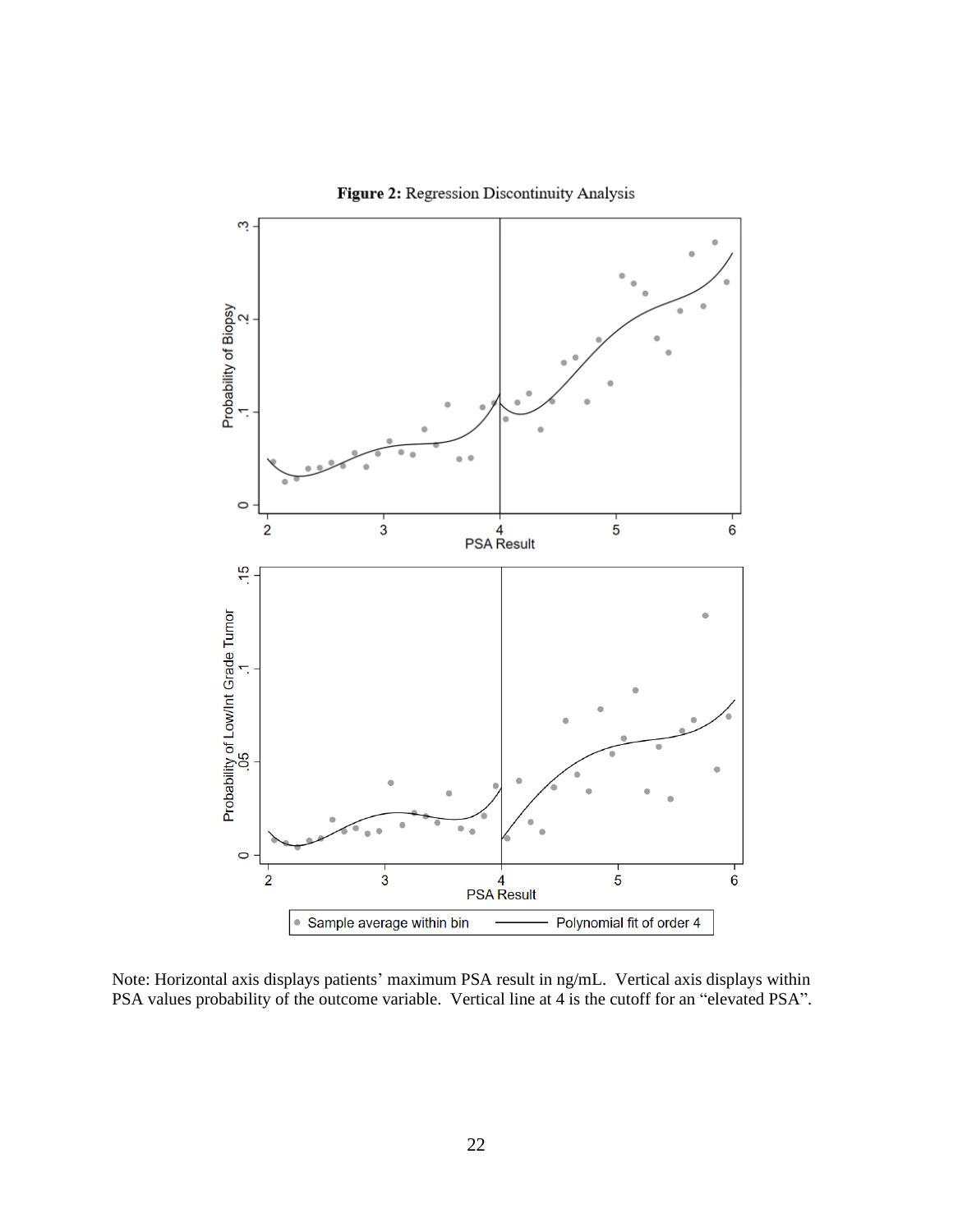|              | Biopsy |         | Tumor   |         | High Grade |         | Low/Intermediate grade |         |
|--------------|--------|---------|---------|---------|------------|---------|------------------------|---------|
|              | O.R.   | p-value | O.R.    | p-value | O.R.       | p-value | O.R.                   | p-value |
| PSA result   | 1.0053 | < 0.001 | 1.0036  | < 0.001 | 1.0022     | < 0.001 | 1.0000                 | 0.967   |
| age          | 1.0204 | < 0.001 | 1 02.90 | < 0.001 | 1.0232     | < 0.001 | 1 0 2 6 4              | < 0.001 |
| result · age | 0.9999 | < 0.001 | 0.9999  | < 0.001 | 09999      | 0.003   | 1.0000                 | 0.935   |
| black        | 1.9046 | < 0.001 | 2.3880  | < 0.001 | 2.4544     | < 0.001 | 2.1545                 | < 0.001 |

Table 2: Effects on Probability of Biopsy and Prostate Cancer, as Odds Ratios (O.R.)

Note: black  $= 1$  if patient is black, otherwise  $= 0$ . All p-values reported are two-sided. "Age" indicates patients age at time of their maximum PSA result.

|                              | Specification |         |        |         |        |         |        |         |  |
|------------------------------|---------------|---------|--------|---------|--------|---------|--------|---------|--|
|                              | (1)           |         | (2)    |         | (3)    |         | (4)    |         |  |
|                              | O.R.          | p-value | O.R.   | p-value | O.R.   | p-value | O.R.   | p-value |  |
| year of birth                | 0.8986        | < 0.001 | 0.8982 | < 0.001 | 0.8986 | < 0.001 | 0.8981 | < 0.001 |  |
| tumor                        | 1.4314        | < 0.001 |        |         | 1.5402 | < 0.001 |        |         |  |
| high grade                   |               |         | 1.7505 | < 0.001 |        |         | 1.9560 | < 0.001 |  |
| low/int. grade               |               |         | 0.8768 | 0.280   |        |         | 0.9395 | 0.645   |  |
| black                        | 1.8923        | < 0.001 | 1.9011 | < 0.001 | 1.9725 | < 0.001 | 1.9901 | < 0.001 |  |
| $black \cdot tumor$          |               |         |        |         | 0.7179 | 0.080   |        |         |  |
| black · high grade           |               |         |        |         |        |         | 0.6406 | 0.076   |  |
| black $\cdot$ low/int. grade |               |         |        |         |        |         | 0.7077 | 0.257   |  |

Table 3: Effects on All-Cause Mortality as of 2017

Note: black  $= 1$  if patient is black, otherwise  $= 0$ . All p-values reported are two-sided.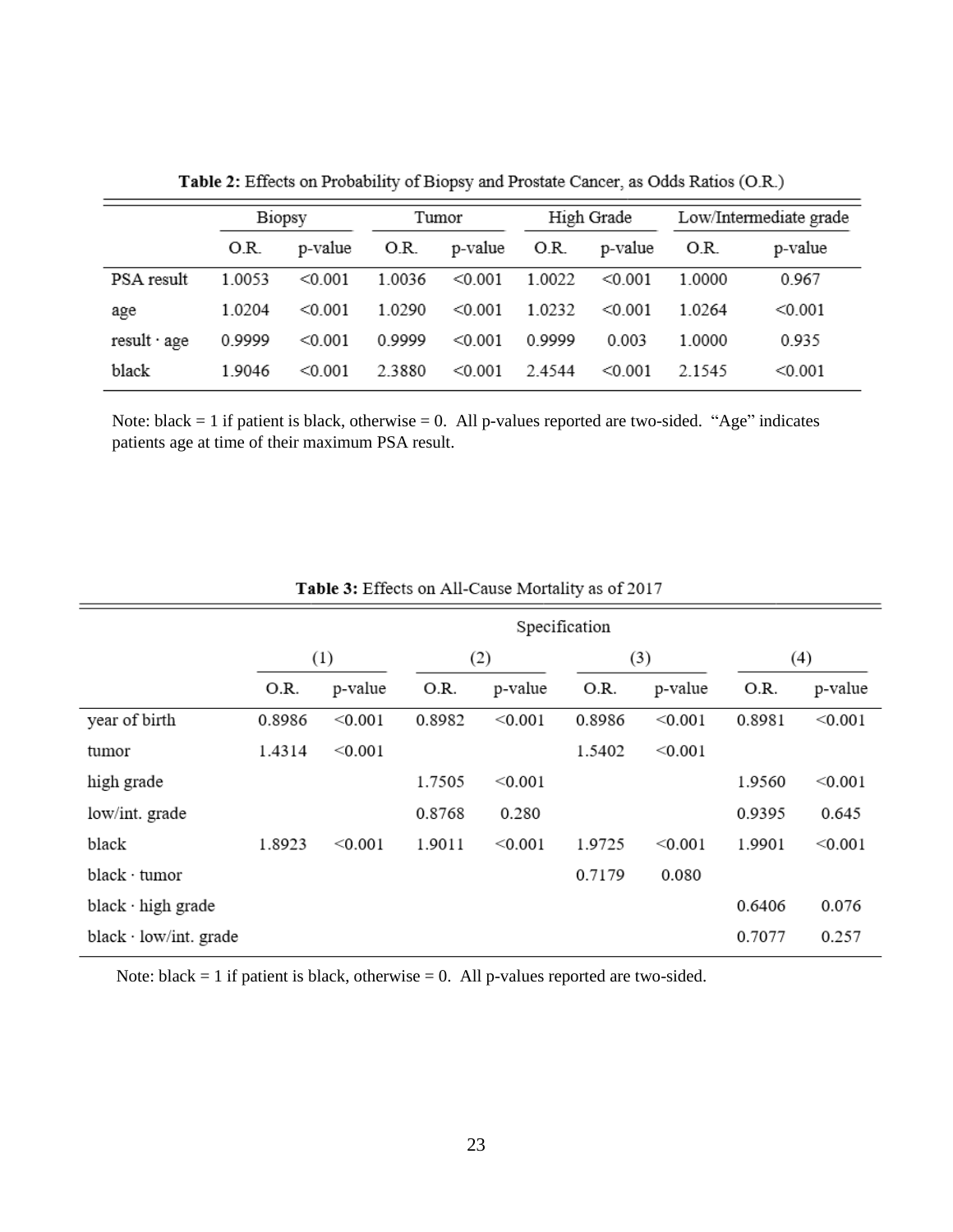

# Figure 3: Nelson-Aalen Cumulative Hazard Estimates

Note: Horizontal axis displays patient age. Vertical axis displays cumulative hazard. Cumulative hazard at age = x is calculated by integrating the hazard function over all ages  $\leq x$ . The hazard function at age = x is equal to the probability a patient of age = x dies at that age. "White" and "Black" indicate white and black men respectively who do not develop prostate cancer, and "White with Prostate Cancer" and "Black with Prostate Cancer" include only men who develop prostate cancer. Nelson-Aalen curves were chosen to display survival analysis as opposed to Kaplan-Meier curves due to the extent of right-censored data in the sample.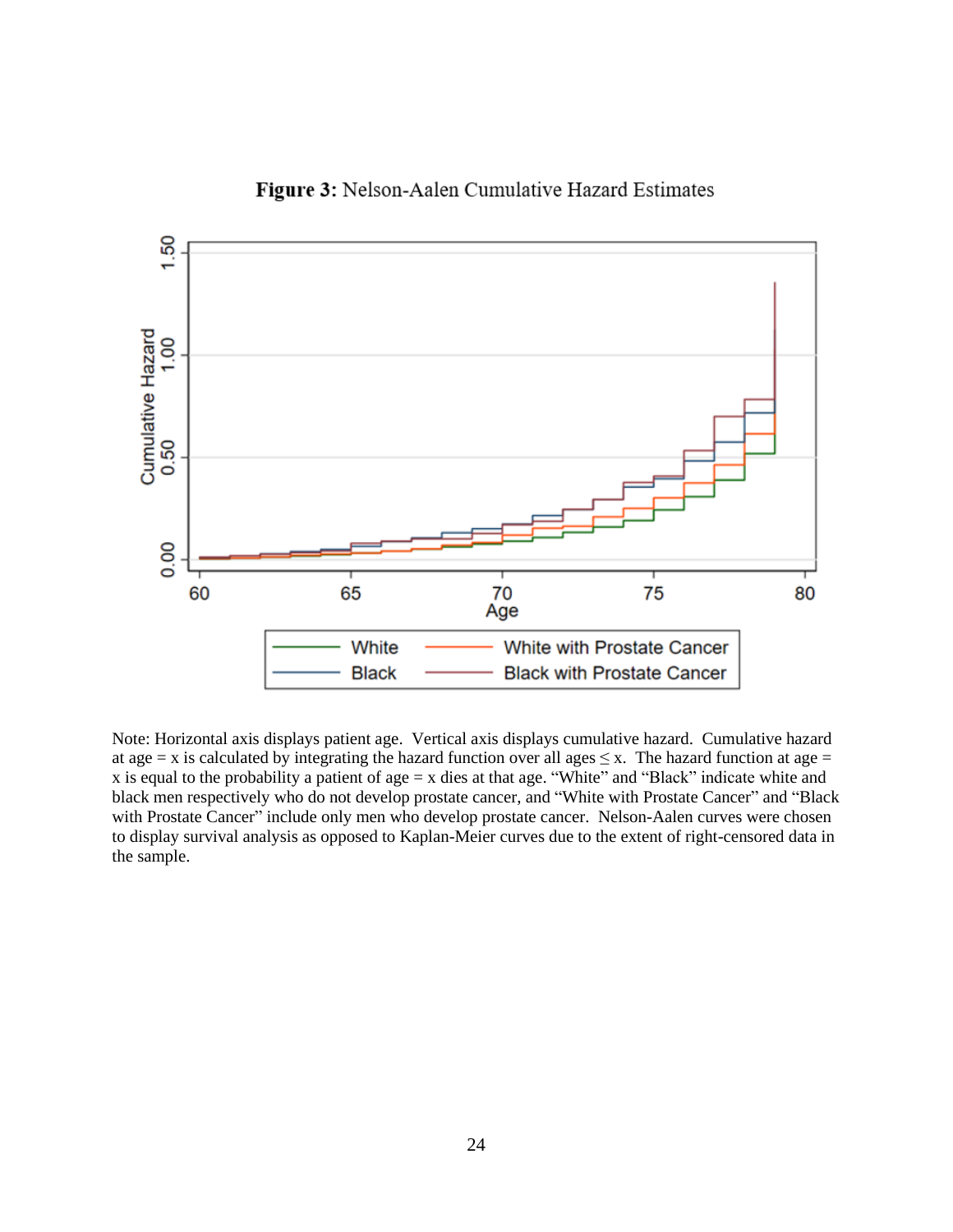# **References**

- Alalouf, M., S. Miller, and L. Wherry (2019, Oct) What Difference Does a Diagnosis Make? Evidence from Marginal Patients. *NBER Working Paper Series* No. 26363
- Almond, D., J. J. Doyle, A. E. Kowalski, and H. Williams (2010, May). Estimating Marginal Returns to Medical Care: Evidence from At-risk Newborns*. The Quarterly Journal of Economics* 125(2), 591–634
- Andriole GL, Crawford ED, Grubb RL, 3rd, et al. (2009) Mortality results from a randomized prostate-cancer screening trial [published erratum in *N Engl J Med*. 2009;360:1797] N Engl J Med. 2009;360:1310–1319.
- Bhardwaj, A., Srivastava, S. K., Khan, M. A., Prajapati, V. K., Singh, S., Carter, J. E., & Singh, A. P. (2017). Racial disparities in prostate cancer: a molecular perspective. *Frontiers in bioscience (Landmark edition)*, *22*, 772–782.
- Bor J, Moscoe E, Mutevedzi P, Newell M-L, Bärnighausen T. (2014). Regression discontinuity designs in epidemiology: causal inference without randomized trials. *Epidemiology*  25:729-37.
- Calonico S., M. D. Cattaneo, and M. H. Farrell. (2018). Optimal Bandwidth Choice for Robust Bias Corrected Inference in Regression Discontinuity Designs.
- "Canadian Task Force Recommends against Screening for Prostate Cancer." *Canadian Task Force on Preventive Health Care*, CTFPHC, 27 Oct. 2014.
- "Cancer of the Prostate Cancer Stat Facts." *SEER*, National Cancer Institute, 2019.
- Carter, H. Ballentine, et al. (2013) *Prostate Cancer: Early Detection Guideline*. American Urological Association.
- Einbinder J.S., K. Scully, R. Pates, J. Schubart, R. Reynolds (2001). Case study: a data warehouse for an academic medical center. *Journal of Healthcare Information Management*. 15(2):165-75.
- "EPAD19: European PSA Screening Programme Is on Its Way Part 2." *Uroweb*, European Association of Urology, 4 Feb. 2019, uroweb.org/epad19-european-psa-screeningprogramme-is-on-its-way-part-2/.
- Moses, K. A., and J. B. Thrasher (2020). "Addressing Prostate Cancer's Racial Disparity Starts with You." *Urology Times*, MJH Life Sciences, 7 Feb. 2020.
- Moses, K. A., Orom, H., Brasel, A., Gaddy, J., & Underwood, W., 3rd (2016). Racial/ethnic differences in the relative risk of receipt of specific treatment among men with prostate cancer. *Urologic oncology*, *34*(9), 415.e7–415.e12.